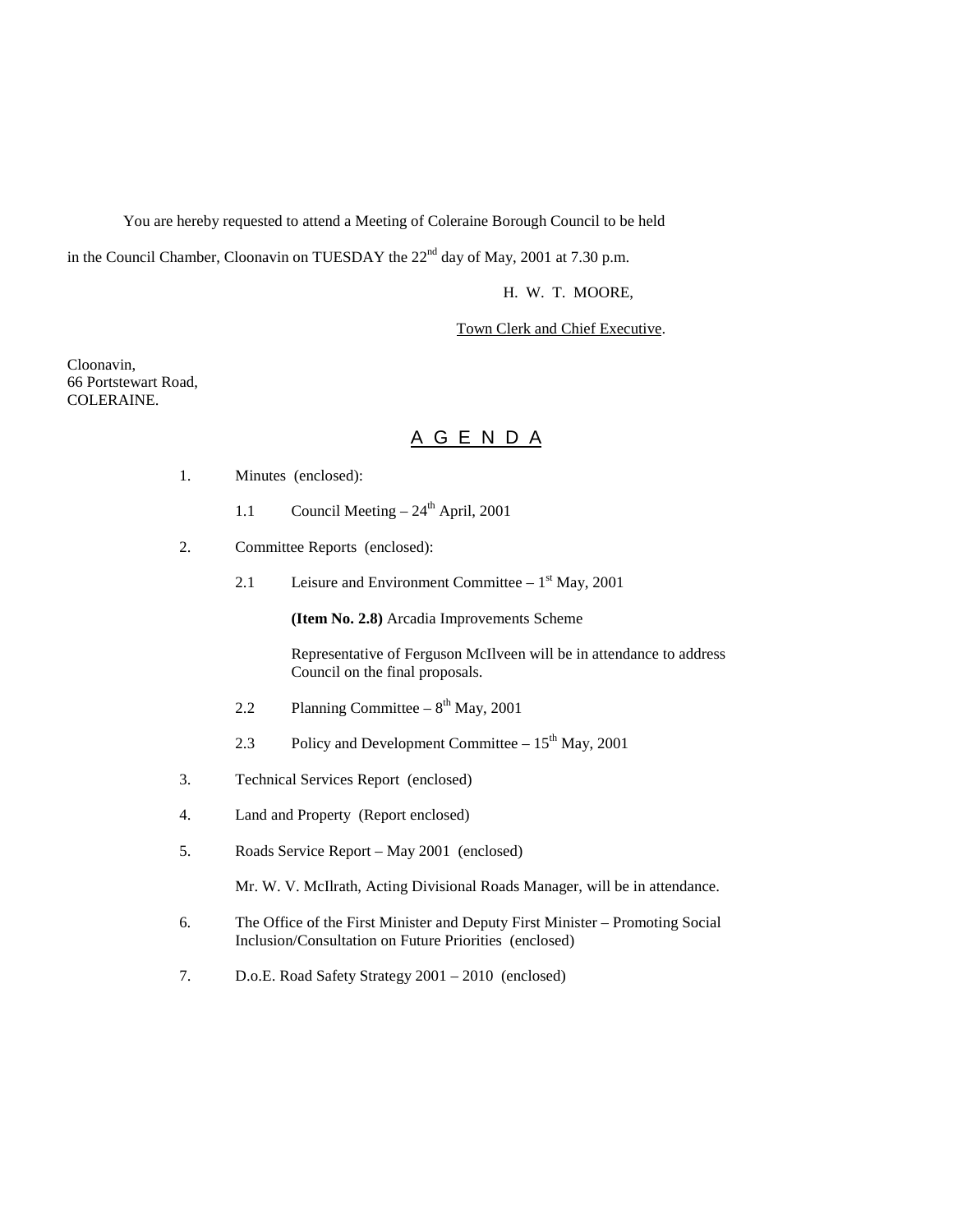- 8. Performance Improvement Plan Coleraine Borough Council March 2001 (previously supplied)
- 9. Correspondence
- 10. Documents for Sealing

# **Enclosed for Information:**

- (1) Police Authority for Northern Ireland A Policing Plan for Northern Ireland 2001 – 2002
- (2) Minutes of the meeting of the Northern Health and Social Services Council of  $4<sup>th</sup>$  April, 2001

To: Each Member of Council.  $18^{th}$  May, 2001.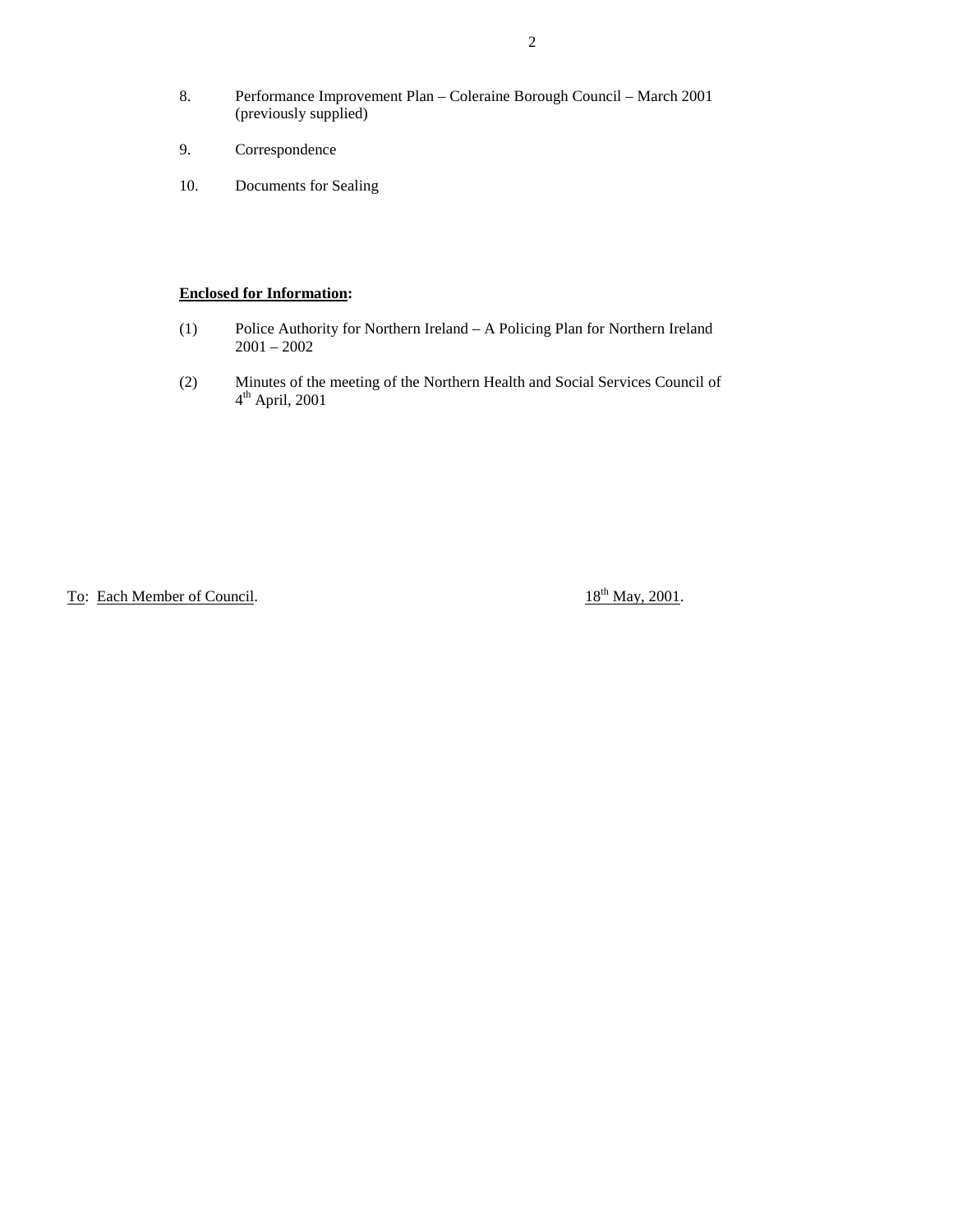# **COLERAINE BOROUGH COUNCIL**

| 7.30 p.m.                         | Minutes of proceedings of Coleraine Borough Council held in the<br>Council Chamber, Cloonavin on Tuesday, 24 <sup>th</sup> April, 2001 at |                                                                                                                                                                                                                                                                                                  |  |  |
|-----------------------------------|-------------------------------------------------------------------------------------------------------------------------------------------|--------------------------------------------------------------------------------------------------------------------------------------------------------------------------------------------------------------------------------------------------------------------------------------------------|--|--|
| Convened:                         | As per notice attached                                                                                                                    |                                                                                                                                                                                                                                                                                                  |  |  |
| Present:                          | the Chair                                                                                                                                 | The Mayor, Councillor E. A. Johnston (Mrs.), in                                                                                                                                                                                                                                                  |  |  |
|                                   | The Deputy Mayor, Councillor B. E. Dempsey (Mrs.)                                                                                         |                                                                                                                                                                                                                                                                                                  |  |  |
|                                   | <b>Aldermen</b>                                                                                                                           |                                                                                                                                                                                                                                                                                                  |  |  |
|                                   | C. S. Alexander (Ms.)<br>(Items $1.0 - 6.0$ )<br>P. E. A. Armitage (Mrs.)                                                                 | W. H. King<br>W. J. McClure<br>W. J. Watt                                                                                                                                                                                                                                                        |  |  |
|                                   | <b>Councillors</b>                                                                                                                        |                                                                                                                                                                                                                                                                                                  |  |  |
|                                   | E. T. Black (Mrs.)<br>R. S. Bolton<br>O. M. Church (Mrs.)<br>W. T. Creelman<br>J. J. Dallat<br>N. F. Hillis                               | D. McClarty<br>G. L. McLaughlin<br>W. Mathews<br>E. M. Mullan<br>E. O'Hara<br>R. D. Stewart                                                                                                                                                                                                      |  |  |
| <b>Officers in</b><br>Attendance: |                                                                                                                                           | Town Clerk and Chief Executive, Director of<br>Leisure Services, Director of Corporate Services,<br>Director of Environmental Health, Director of<br>Technical Services, Policy Development Officer,<br>Principal Administrative Officer, Administrative<br>Officer and Administrative Assistant |  |  |
| <b>Apologies:</b>                 | Councillors Barbour, Bradley and McPherson                                                                                                |                                                                                                                                                                                                                                                                                                  |  |  |

# **1.0 WELCOME**

The Mayor extended a warm welcome to Mrs. Patricia Dennis, Administrative Officer on her first attendance at a Council Meeting.

#### **2.0 LOCAL ELECTION**

The Town Clerk and Chief Executive advised members that he would report on nomination and other procedures for the Local Election after the Meeting.

#### **3.0 MINUTES**

The Minutes of the Council Meeting of  $27<sup>th</sup>$  March, 2001 were confirmed and signed.

Matters arising:

| 3.1 | Displaying of Flags | Reference was made to the fact that the minute<br>did not specifically record that the three SDLP<br>members of Council left the Council Chamber<br>following remarks made about their political party<br>by Alderman McClure. |
|-----|---------------------|--------------------------------------------------------------------------------------------------------------------------------------------------------------------------------------------------------------------------------|
|     |                     |                                                                                                                                                                                                                                |

The Town Clerk and Chief Executive explained that members' attendance was recorded at the beginning of the minutes and did indicate the point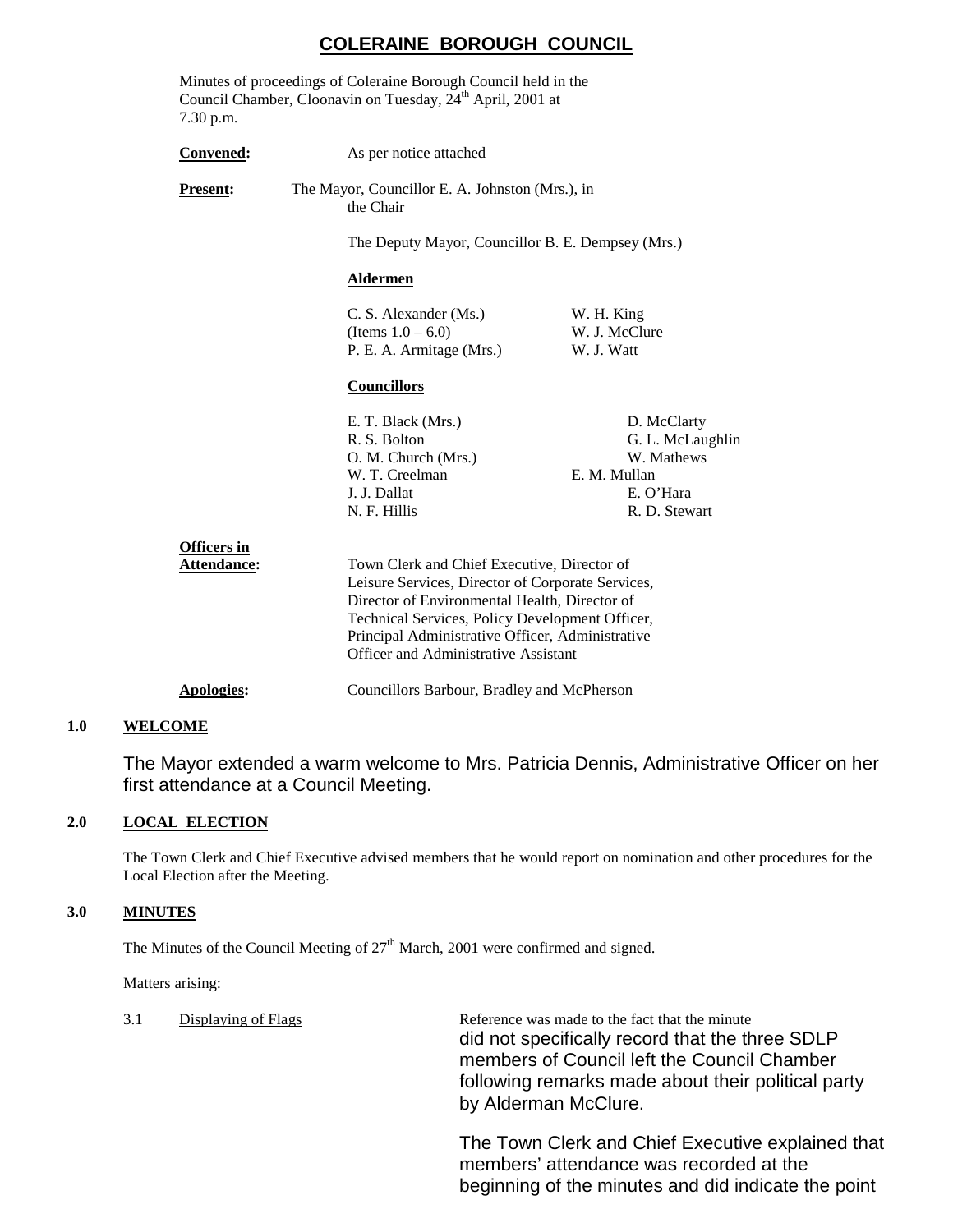at which members left the meeting before its termination.

The Mayor was also asked by Councillor Mullan to use her influence with Alderman McClure to withdraw the remarks. The Mayor declined to do so.

#### **4.0 COMMITTEE REPORTS**

| 4.1 | <b>Special Planning Committee</b>    | The Chairman, Councillor McLaughlin, moved<br>the adoption of the Special Planning Committee<br>Report; this was duly seconded by Councillor<br>Bolton and agreed.                                                                                        |
|-----|--------------------------------------|-----------------------------------------------------------------------------------------------------------------------------------------------------------------------------------------------------------------------------------------------------------|
| 4.2 | Leisure and Environment<br>Committee | The Chairman, Councillor O'Hara, moved the<br>adoption of the Leisure and Environment<br>Committee Report; this was duly seconded by<br>Alderman Watt and agreed.                                                                                         |
| 4.3 | <b>Planning Committee</b>            | The Chairman, Councillor McLaughlin, moved<br>the adoption of the Planning Committee Report;<br>this was duly seconded by Alderman King and<br>agreed.                                                                                                    |
| 4.4 | Community/Police Forum               | The Vice Chairman, Councillor Mrs. Church,<br>moved the adoption of the Community/Police<br>Forum Report; this was duly seconded by<br>Councillor Stewart and agreed.                                                                                     |
| 4.5 | Policy and Development<br>Committee  | In the absence of the Chairman and Vice<br>Chairman Alderman Watt moved the adoption of<br>the Policy and Development Committee Report;<br>this was duly seconded by Councillor Mrs. Black.                                                               |
|     | Matters arising:                     |                                                                                                                                                                                                                                                           |
|     | 4.5.1<br>Curfew Bell                 | Following discussion it was agreed, in principle,<br>that the Curfew Bell be relocated subject to<br>members of the Town Centre Partnership's<br>Tourism Sub-Committee giving Council a talk<br>and tour of the Historic Trail proposed for<br>Coleraine. |

The Committee Report was, therefore, adopted subject to this amendment.

# **5.0 THE NORTHERN IRELAND FEDERATION OF HOUSING ASSOCIATIONS**

The Mayor welcomed Mr. G. Murton, Housing Policy and Research Officer from The Northern Ireland Federation of Housing Associations and Mr. L. Flanigan, Director of Housing from The Fold Housing Association who were in attendance to make a presentation on the role and work of housing associations.

Mr. Murton and Mr. Flanigan elaborated on the background, role and responsibilities of housing associations.

A varied discussion ensued on this topic during which the representatives answered various members' questions.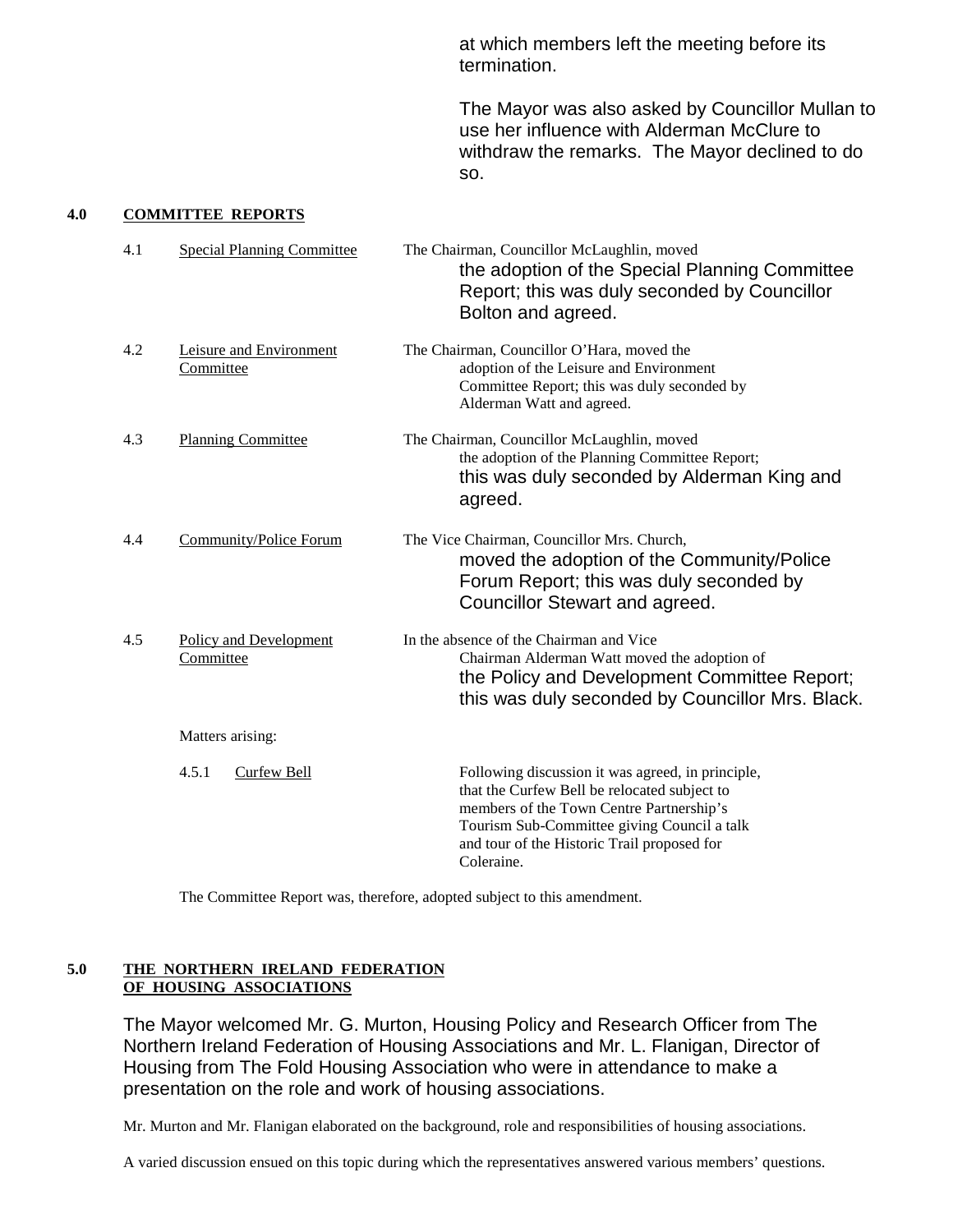The Mayor thanked the representatives for the informative presentation.

#### **6.0 FOOT AND MOUTH OUTBREAK - UPDATE AND TOURISM RECOVERY PLAN**

The Town Clerk and Chief Executive reported that services, events, etc. were continuing to be monitored on a daily basis in relation to the Foot and Mouth outbreak. A panel of Council staff had been made available to assist the Department of Agriculture and Rural Development if needed.

It was noted that a meeting with the First Minister would take place on Thursday, 26<sup>th</sup> April, 2001 when practical help would be sought for the local tourism industry.

Members noted that work was still continuing on developing a package of alternative events for the North West weekend. The cost would be approximately £80,000 - £100,000.

Congratulations were extended to the Tourism and Marketing Officer for her intensive efforts in this matter.

# **7.0 NORTH WEST GAS PIPELINE APPLICATION**

The Town Clerk and Chief Executive reported that a Licence Application to build a gas pipeline had been made to the Regulator. Government had separately received submissions from a Questar/BGE consortium outlining proposals for gas pipelines in Northern Ireland, including a pipeline from Belfast to Londonderry.

The total private sector investment involved in the first phase of this project would be approximately  $\text{\pounds}200m$  including the building of the gas fired power station at Coolkeeragh.

Members welcomed this announcement.

#### **8.0 NORTH-EASTERN EDUCATION AND LIBRARY BOARD**

Tabled:

Minutes of the NEELB dated  $27<sup>th</sup>$  February, 2001.

#### **9.0 CORPORATE PLAN 2001 - 2004**

The Council's Corporate Plan 2001 – 2004 was circulated to each member.

#### **10.0 DOCUMENTS FOR SEALING**

Resolved:

That the following documents be sealed:

| 1. Lease and Counterpart | Portstewart Library; Council to North-                                                                                                   |
|--------------------------|------------------------------------------------------------------------------------------------------------------------------------------|
|                          | Eastern Education and Library Board.                                                                                                     |
| 2. Lease and Counterpart | Land at Bayhead Road, Portballintrae;<br>Council with Seymour and Carol Sweeney,<br>Seaport Lodge, 40 Seaport Avenue,<br>Portballintrae. |
| 3. Car Loan Agreements   | (a) Mr. N. Bradley – Building Control Officer<br>(b) Mr. D. A. Kenny – Building Control Officer                                          |
| 4. Cemetery Titles       | Registration Nos. $2700 - 2706$ inclusive:                                                                                               |
|                          | Agherton<br>Ballywillan<br>Coleraine<br>4                                                                                                |
|                          | Kilrea                                                                                                                                   |

Portstewart 2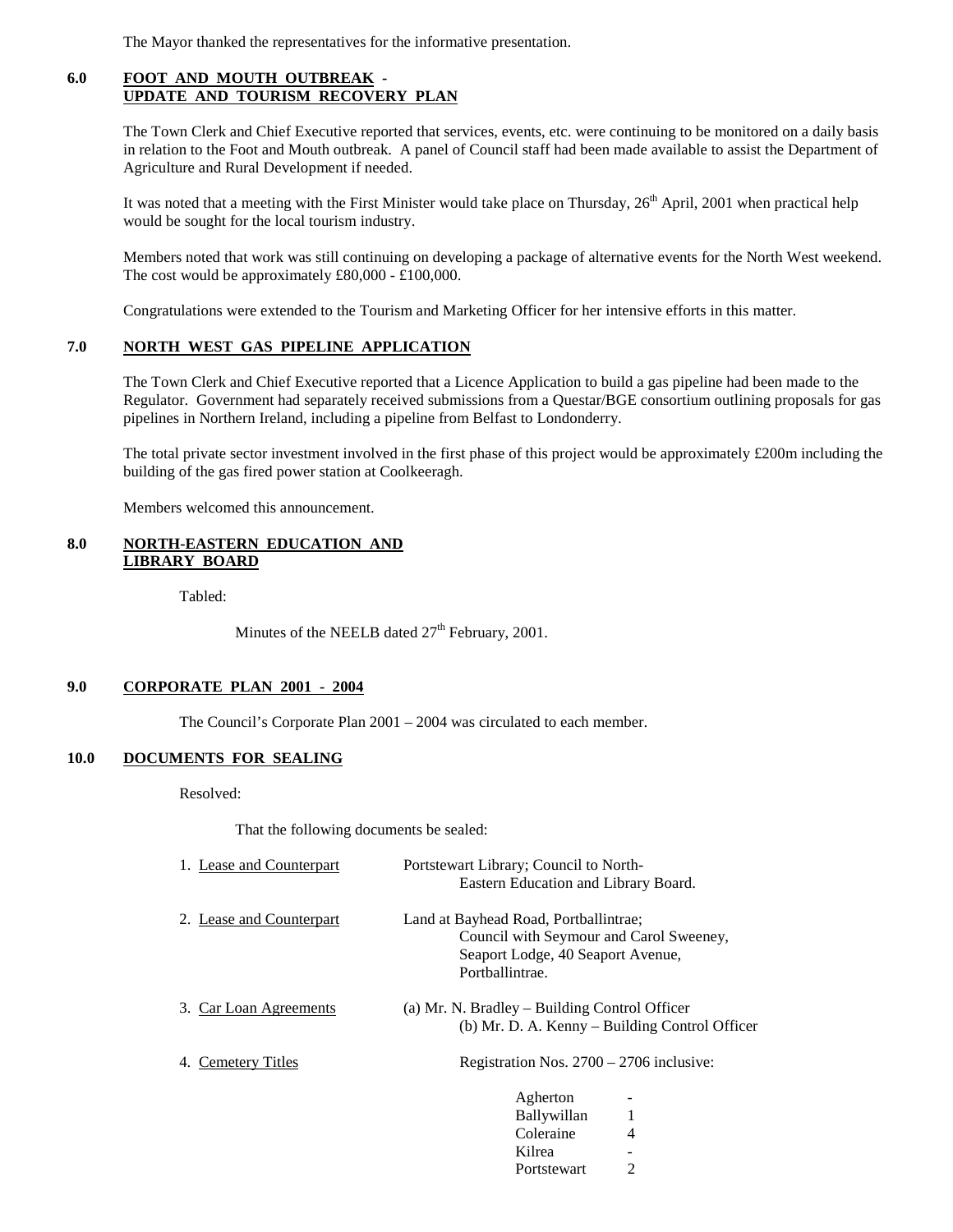# **LEISURE AND ENVIRONMENT COMMITTEE**

#### **1st May, 2001.**

**Present:**Councillor E. O'Hara, in the Chair

The Mayor, Councillor E. A. Johnston (Mrs.) (Items  $1.0 - 2.5$ )

The Deputy Mayor, Councillor B. E. Dempsey (Mrs.) (Items  $1.0 - 2.1.5$ )

#### **Aldermen**

C. S. Alexander (Ms.) W. J. McClure P. E. A. Armitage (Mrs.) W. J. Watt (Items  $1.0 - 2.8$ ) (Items  $1.0 - 11.0$ ) W. H. King

# **Councillors**

D. D. Barbour N. F. Hillis  $(Items 1.0 - 2.8)$  (Items 1.1 – 2.1.5) (Items  $1.0 - 3.2$ ) E. M. Mullan W. T. Creelman J. J. Dallat (Items 1.0 – 10.0)

E. T. Black (Mrs.) D. McClarty R. S. Bolton G. L. McLaughlin J. M. Bradley (Items  $1.0 - 2.1.5$ ) O. M. Church (Mrs.) R. D. Stewart

# **Officers in**

Attendance: Director of Leisure Services, Director of Technical Services, Director of Environmental Health, Leisure Services Officer, Principal Building Control Officer (Items 1.0 – 2.12), Principal Administrative Officer, Information Technology Officer (Items 1.0 – 1.1), Dunluce Centre Manager (Items 1.0 – 1.1) Senior Technical Officer and Administrative Assistant

**Apologies:** Councillors McPherson and Mathews

# **1.0 LEISURE SERVICES REPORT**

The Report of the Director of Leisure Services was considered (previously supplied).

Matters arising:

1.1 Dunluce Centre – Portrush Members noted that the Dunluce Centre Sub-Committee had examined various options for the redevelopment of the Myths and Legends

Theatre and the Earth Quest Facility at the Centre.

The most recent advertisement resulted in ten

submissions for development proposals and the

Sub-Committee had considered presentations from three of the companies.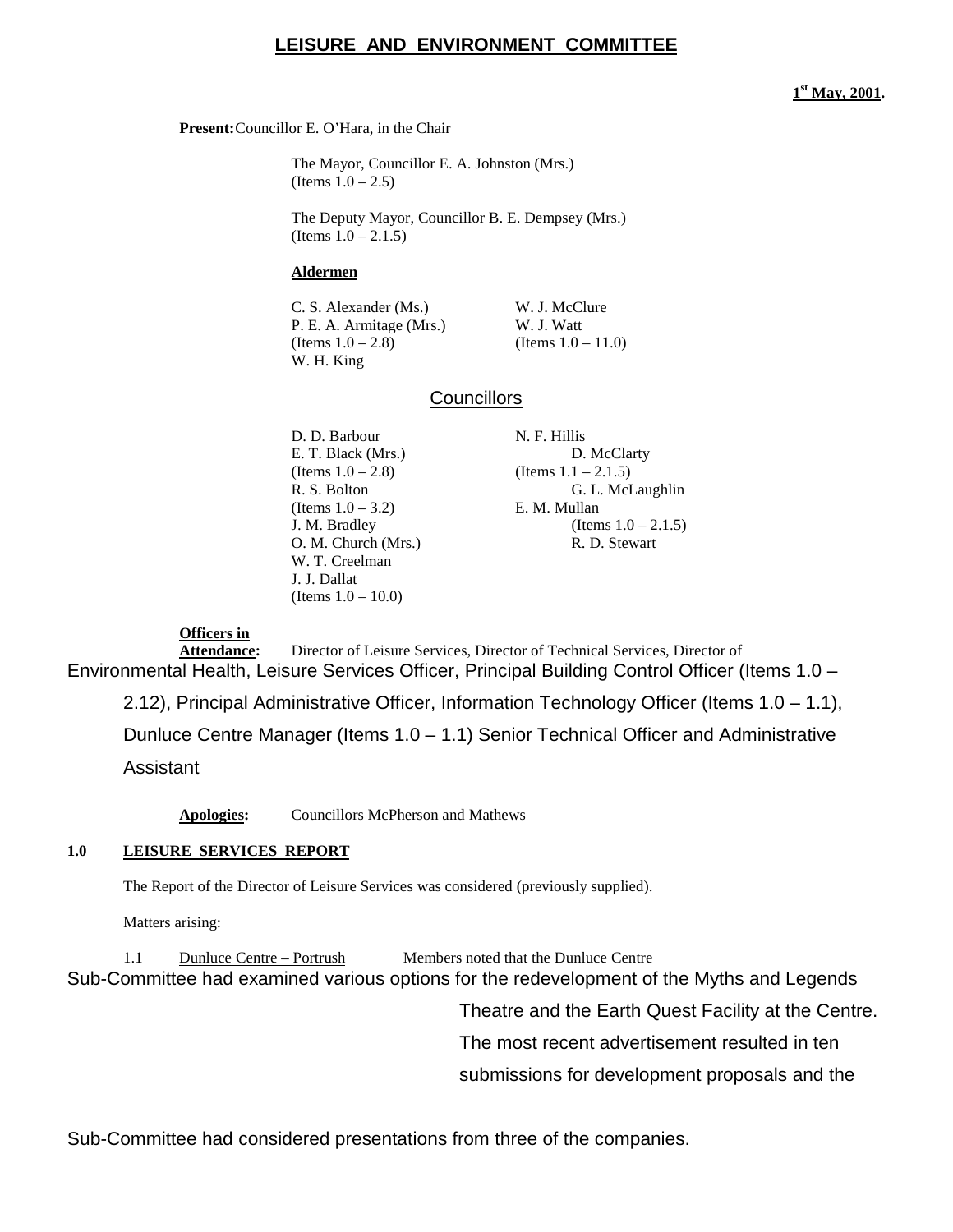Committee was recommended to accept, in principle, the development proposal from Megazone (a division of P & C Micros Australia) viz:

# **Myths and Legends Theatre**

Create a 24 zone, 4 floor interactive play environment which would be totally unique. The challenge would change every time with no two visits the same.

# **Earthquest Theatre**

The proposal for this facility was to provide a "Treasure Fortress". The area would be themed on Dunluce Castle. This would be a high-tech treasure hunt suited to the players ability.

The Chairman welcomed Mr. S. Reid and Mr. P. Philips from Megazone who were in attendance to make a presentation to Committee. The representatives elaborated on the proposals for each area.

Committee noted the approximate costs of the proposed attractions, viz:

24 zone interactive play environment (Finn McCool's Adventure Playground) - £340,000

"Treasure Fortress" - £220,000

A full discussion ensued during which the representatives answered various members' questions.

The Chairman thanked Messrs. Reid and Philips for attending after which they withdrew.

Following further discussion it was proposed by Councillor Dallat, seconded by the Deputy Mayor and recommended:

> That Council agree, in principle, to accept the development proposal for the Dunluce Centre from Megazone subject to agreement on cost.

The officers would have further detailed

discussions with Megazone on cost.

1.2 Community Hall Allocation Council is recommended to agree to the allocation of financial assistance for 2001/02, as

> detailed in the report, to the Management Committees of various community centres in the Borough.

1.3 Juniper Hill Caravan Park - Council is recommended to agree to the re-roofing Warden's Accommodation of the bungalow (Warden's Accommodation) at Juniper Hill Caravan Park at an estimated cost of

£7,800.00.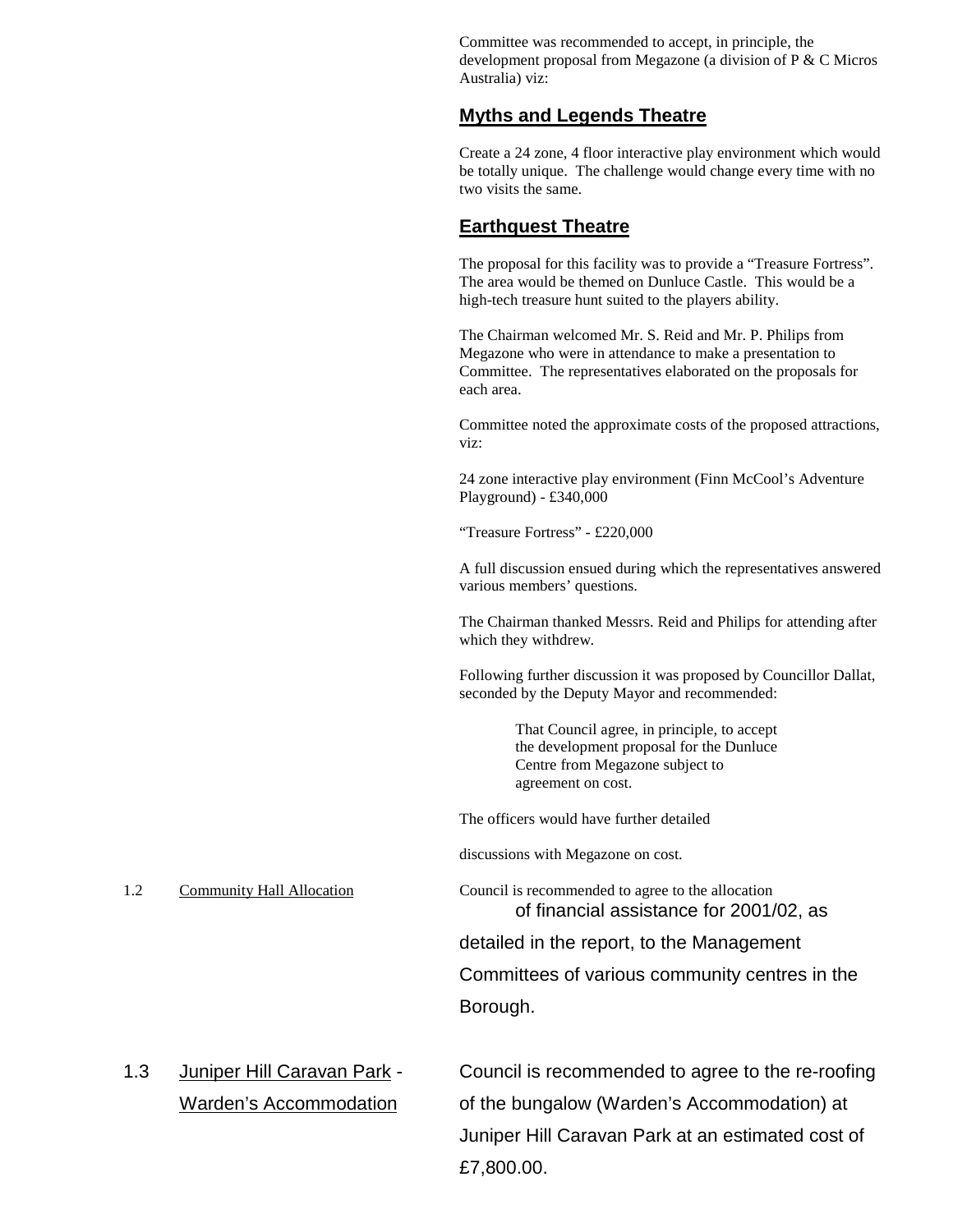Estimates would be sought from appropriate slating companies.

Council is also recommended to agree to carry out some modernisation work to the bungalow at an approximate cost of £12,500.00.

1.4 Replacement Equipment - Tenders, as detailed in the report, had been Grounds Maintenance received for the supply and delivery of items of replacement grounds maintenance equipment viz:

# 2 no. Three Gang Cylinder Mowers

Recommended:

That Council accept the second lowest tender from Johnston Gilpin for the sum of £33,449.00 as recommended by the Director of Leisure Services for the reasons as detailed in the report.

# **Topdresser**

Recommended:

That Council accept the lowest tender from Ultra Plant for the sum of £10,000.00.

# 2 No. Greensmowers

Recommended:

That Council accept the second lowest tender from Johnston Gilpin for the sum of £6,698.00 as recommended by the Director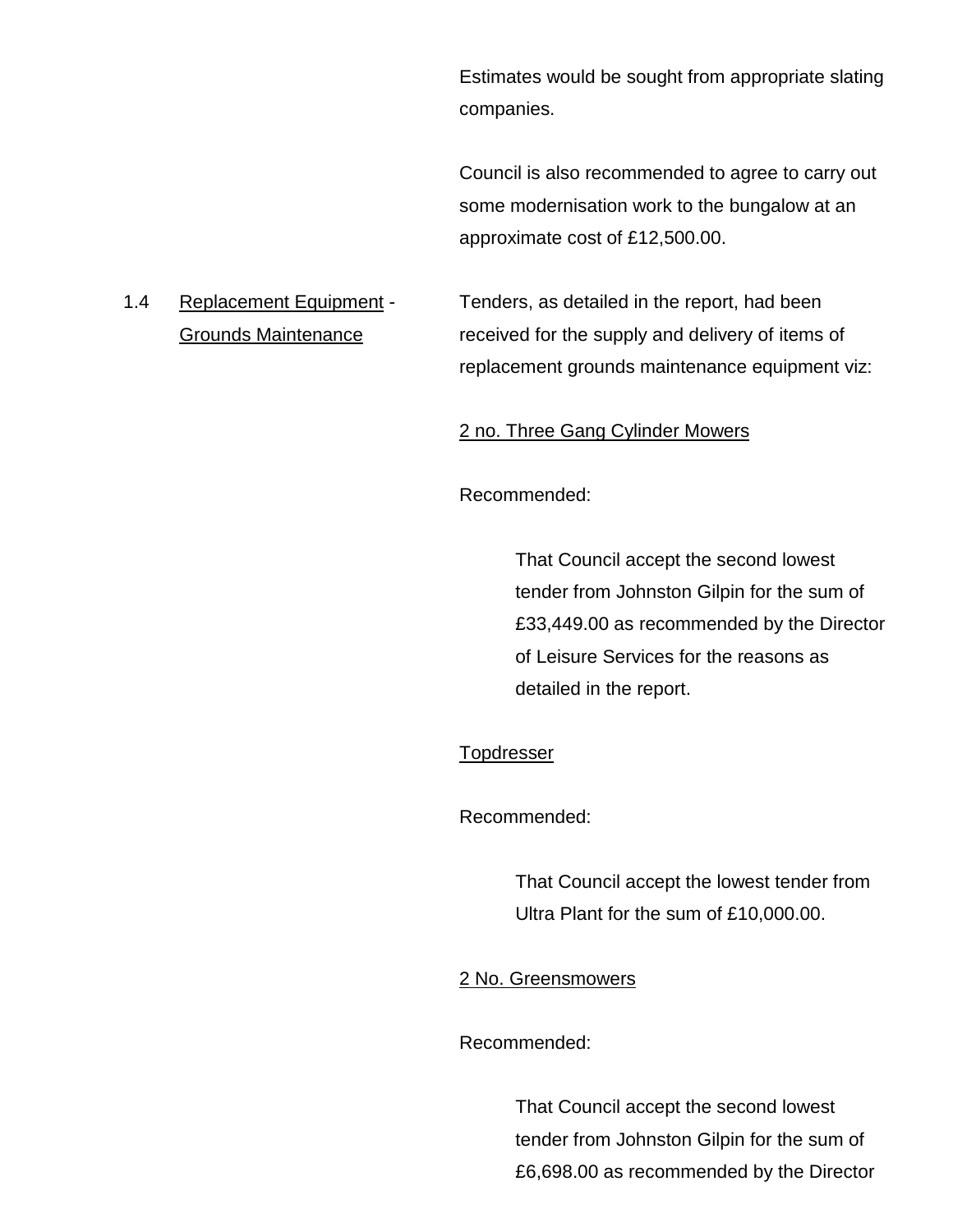of Leisure Services for the reasons as detailed in the report.

# 1.5 Requests for Assistance

| 1.5.1 | <b>Pipe Band</b>             | Recommended:                                                 |
|-------|------------------------------|--------------------------------------------------------------|
|       | Championships                |                                                              |
|       |                              | That Council contribute £1,000.00 towards                    |
|       |                              | the cost of staging the North West Pipe                      |
|       |                              | Band Championship in Portrush on                             |
|       |                              | Saturday, 4 <sup>th</sup> August, 2001.                      |
|       |                              |                                                              |
|       |                              | Committee noted that Portrush Chamber of                     |
|       |                              | Commerce would also be contributing a similar                |
|       |                              | amount towards this event.                                   |
| 1.5.2 | <b>Portstewart Community</b> | Portstewart Community Association had requested              |
|       | <b>Association</b>           | assistance with their annual Red Sails Carnival              |
|       |                              | from $22^{nd} - 28^{th}$ July, 2001.                         |
|       |                              |                                                              |
|       |                              | Council is recommended to provide similar support,           |
|       |                              | as last year, including a fireworks display.                 |
|       | 1.5.2.1 Summer Play Scheme   | Council is also recommended to contribute                    |
|       | <b>Portstewart Town Hall</b> | £2,000.00 to Portstewart Community Association               |
|       |                              | towards the cost of organising the Summer Play               |
|       |                              | Scheme at Portstewart Town Hall from 16 <sup>th</sup> July - |
|       |                              | $3rd$ August, 2001.                                          |
|       |                              |                                                              |
| 1.5.3 | <b>Portrush Community</b>    | Portrush Community Development Group had                     |
|       | <b>Development Group</b>     | requested assistance with the "Party at the Port"            |
|       |                              | event on Saturday, 18 <sup>th</sup> August, 2001.            |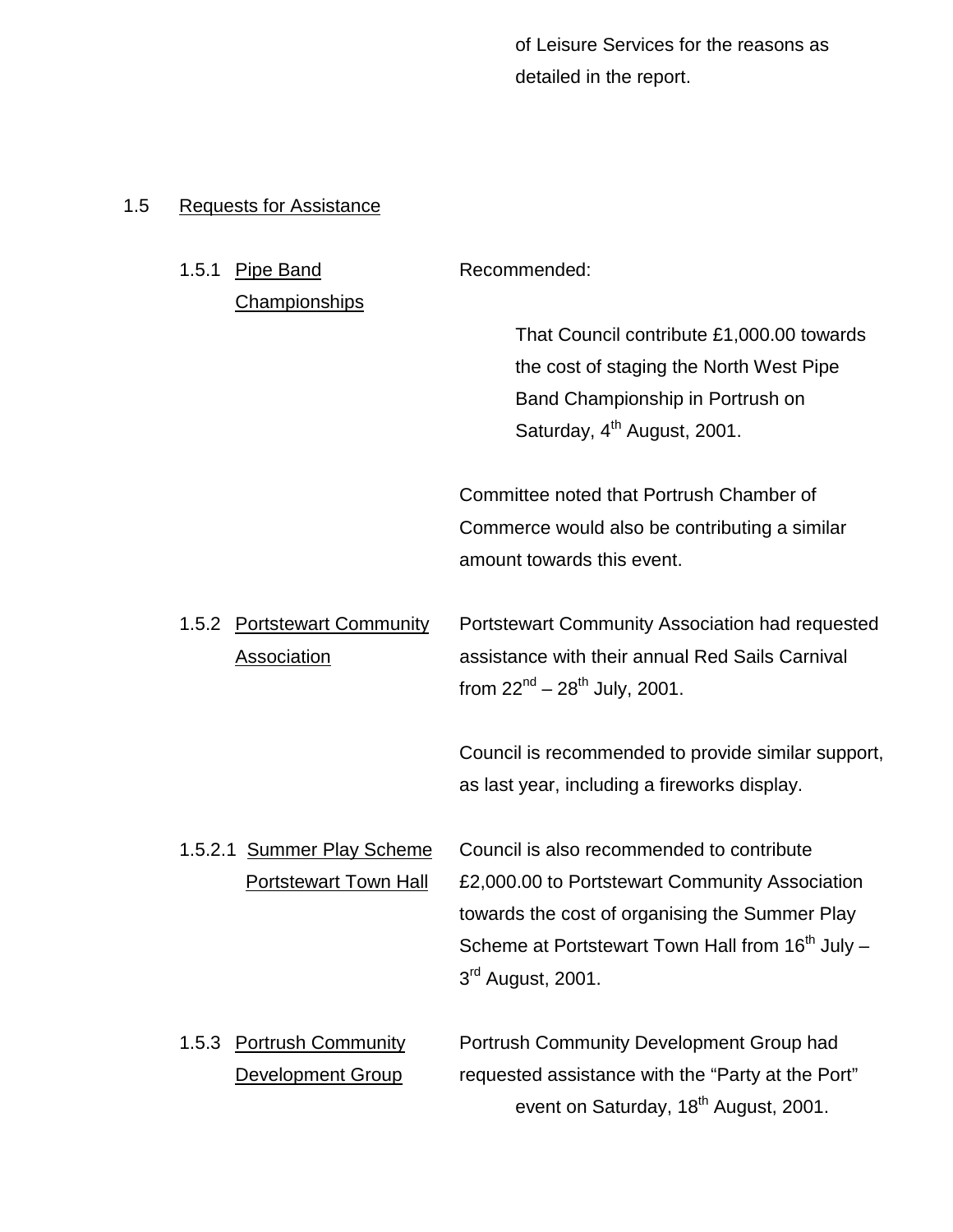Council is recommended to contribute £800.00 together with logistical support as in previous years.

1.6 Mayor's Parade –  $5^{th}$  May, Committee noted that the Mayor's Parade would be 2001 **held on Saturday,**  $5<sup>th</sup>$  **May, 2001.** 

1.7 North West Festival 2001 Reported that the North West Festival would be launched on Thursday, 3<sup>rd</sup> May, 2001 at Stormont.

Noted.

1.8 Ballysally Youth and Committee congratulated the staff at Ballysally Community Centre - Youth and Community Centre on the production of Newsletter the new newsletter which would be distributed throughout the estate.

# **2.0 TECHNICAL SERVICES REPORT**

The Report of the Director of Technical Services was considered (previously supplied).

Matters arising:

- 2.1 Department of Regional Development – Roads Service
	- 2.1.1 Speed Restrictions The Department proposed to introduce a 50 mph Coleraine speed limit on parts of the Ring Road and Wattstown dual carriageway in the vicinity of the Lodge Road roundabout, Coleraine.

Following discussion it was recommended that the Director of Technical Services advise Roads Service that all of the Ring Road, Coleraine should be subject to a 50 mph speed limit.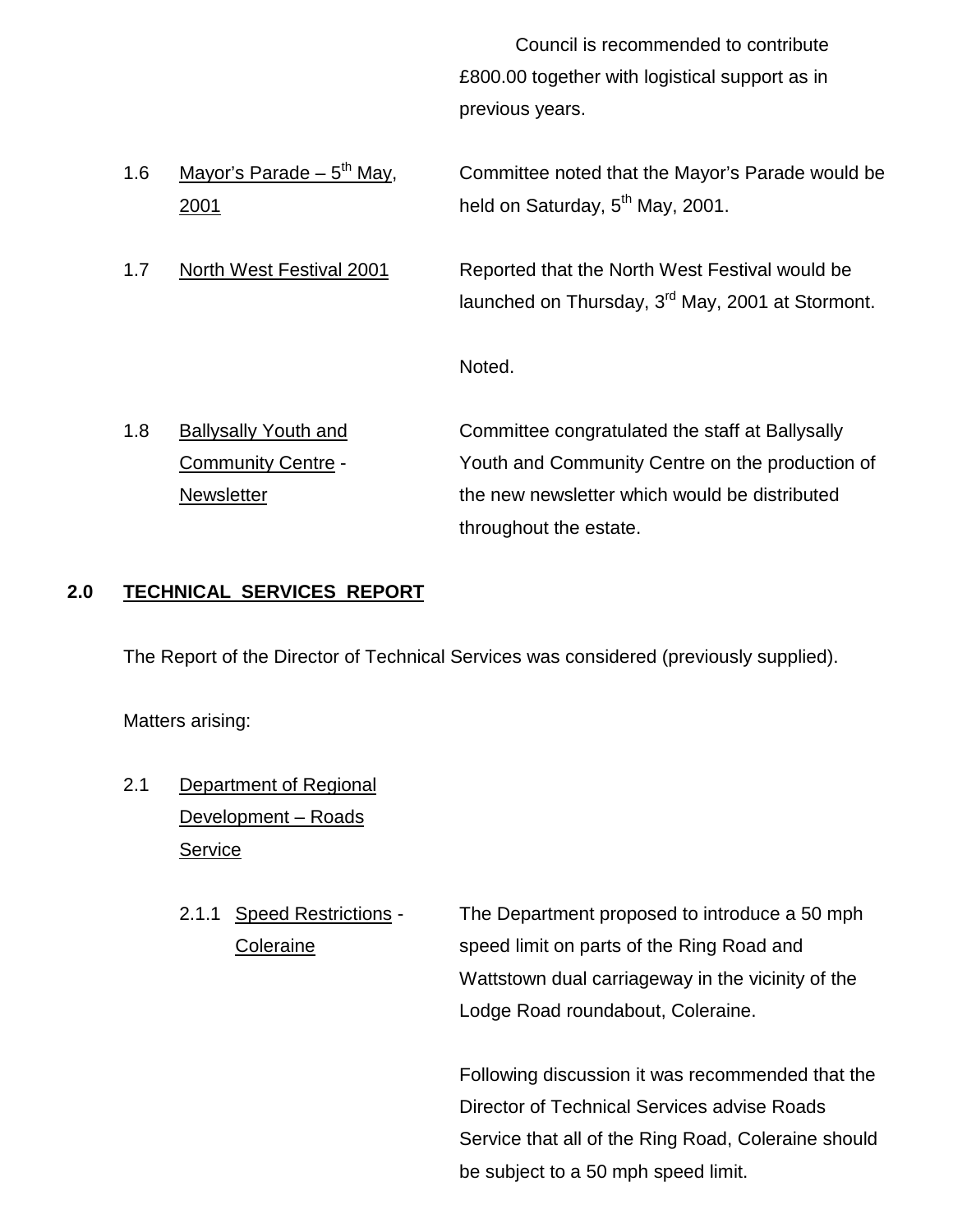|       | 2.1.2 Lodge Road<br>Roundabout, Coleraine                                | Committee congratulated Roads Service on the<br>provision of traffic lights at this location.                                                                                                                         |
|-------|--------------------------------------------------------------------------|-----------------------------------------------------------------------------------------------------------------------------------------------------------------------------------------------------------------------|
|       |                                                                          | It was noted that work had commenced on the<br>provision of overhead signs.                                                                                                                                           |
|       | 2.1.3 Newmills, Coleraine                                                | Concern was expressed at difficulties encountered<br>by traffic exiting from Newmills Road, Coleraine.                                                                                                                |
|       |                                                                          | The Director of Technical Services would raise this<br>matter with Roads Service.                                                                                                                                     |
|       | 2.1.4 A37 Dunhill Road/<br><b>Drumcroone Road</b><br>Junction, Coleraine | Reference was again made to the need for a<br>roundabout at this location.                                                                                                                                            |
|       |                                                                          | The Director of Technical Services would raise<br>this matter with Roads Service.                                                                                                                                     |
|       | 2.1.5 Comprehensive Review<br>of Traffic Flows in<br><b>Coleraine</b>    | Reference was made to Roads Service progress<br>on a comprehensive review of traffic flows in<br>Coleraine.                                                                                                           |
|       |                                                                          | It was noted that a computer model had been<br>produced and Roads Service would be making a<br>presentation to Council at a future meeting.                                                                           |
| 2.1.6 | <b>Brook Street, Coleraine -</b><br><b>Speeding Restrictions</b>         | In order to combat speeding of "into town" traffic<br>on the section of Brook Street from Millburn Road<br>to Union Street, the Department proposed<br>the introduction of an experimental one way traffic<br>system. |
|       |                                                                          | The sebeme would probibit vehinuler treffie                                                                                                                                                                           |

The scheme would prohibit vehicular traffic from entering Brook Street from Millburn Road, the section of Brook Street from Millburn Road to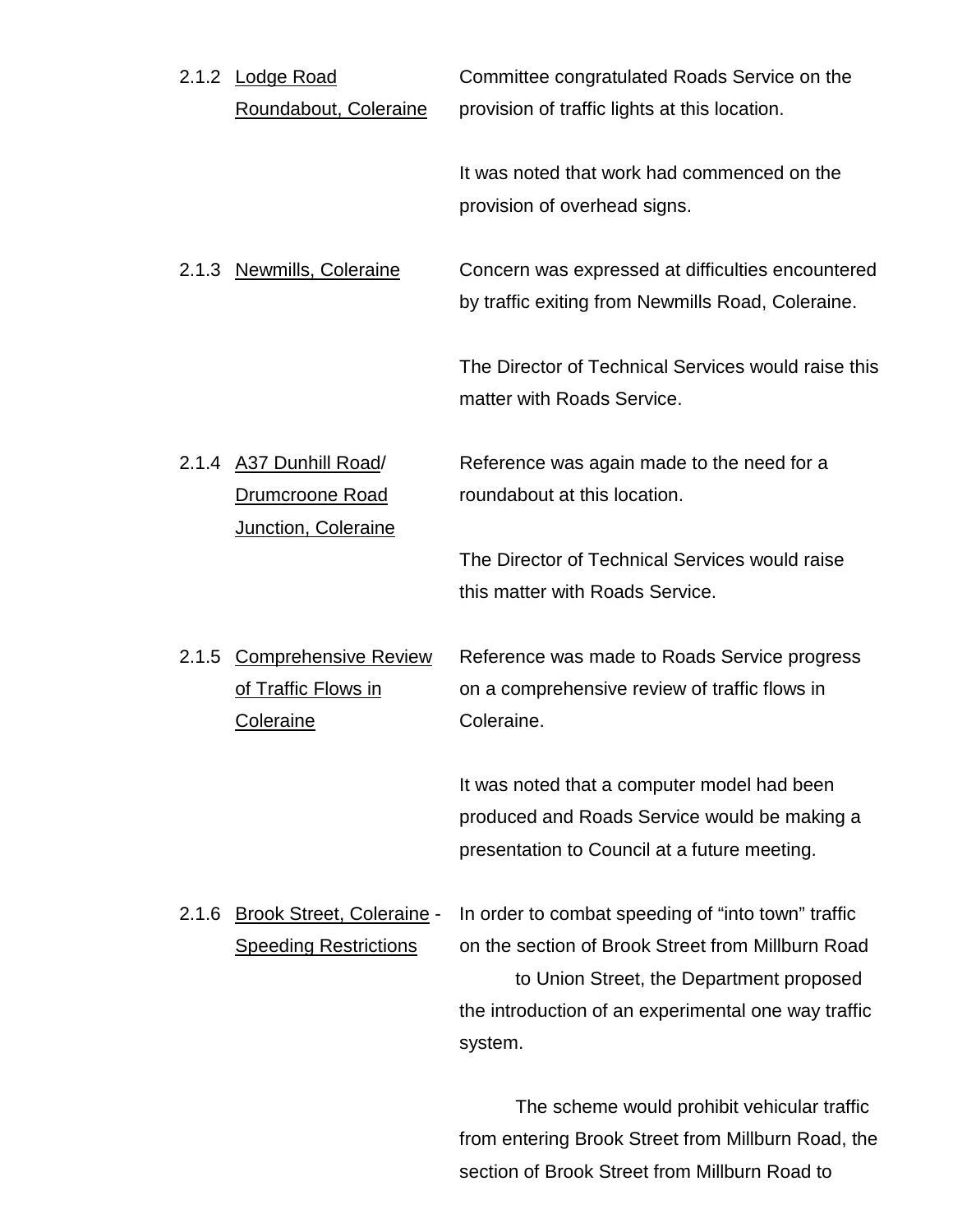Brookgreen being one way "out of town". A cycle lane would permit cyclists to travel along Brook Street from the Millburn Road junction. The section of Brook Street from Union Street to Brookgreen would accommodate two way traffic.

The Department had consulted with the local residents and the RUC and sought Council's comments on the proposal.

Following a full discussion it was recommended that the Director of Technical Services advise Roads Service that Council saw no merit in this proposal.

2.2 Garvagh Toilet Block Consideration was given to sketch drawings for the design and layout of a replacement toilet facility at Bridge Street, Garvagh.

> Council is recommended to approve the proposals to enable detailed design works to be completed.

# 2.3 Entertainments Licence

2.3.1 Grant of Licence An application for the grant of an Entertainments Licence had been received in respect of:

> Coleraine Football Development and Social Club, Ballycastle Road, Coleraine.

> > Recommended:

That an Entertainments Licence be granted.

2.4 Street Trading Licences Applications for Street Trading Licences had been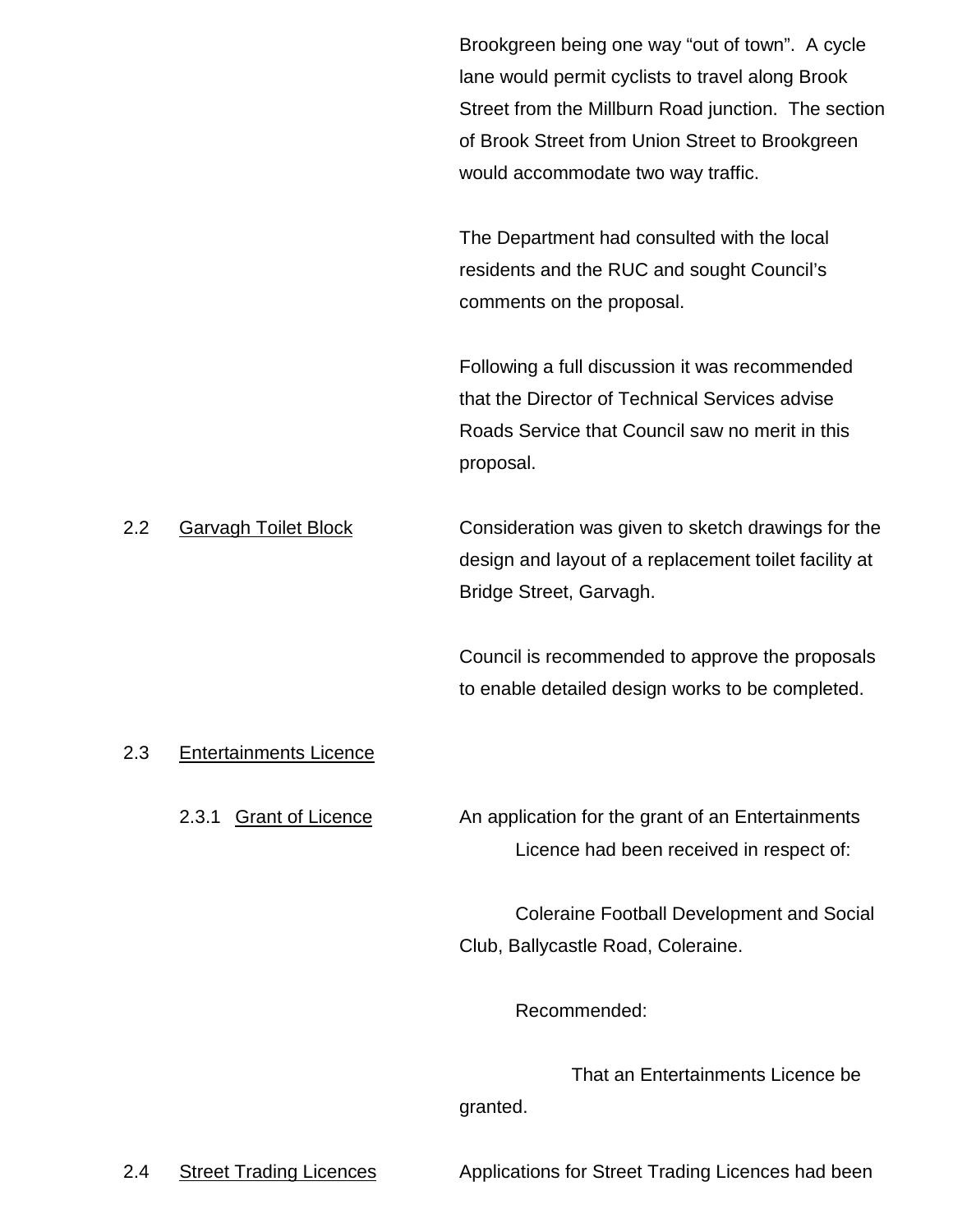received from:

Mr. D. T. Grundle, 12 Dunderg Park, Macosquin, Coleraine

Mr. B. Clifford, 98 Irish Green Street, Limavady

Mr. J. Hutchinson, 3 Spring Meadows, **Coleraine** 

Recommended:

That a Street Trading Licence be granted in each case.

2.5 North West Waste **Consideration was given to information**, as detailed Management Group in the report, regarding progress on the production of the Waste Management Plan by the North West Waste Management Group (NWWMG).

> Committee noted that the NWWMG proposed to submit an updated draft of the Waste Management Plan to meet the June 2001 deadline. The proviso would be included that the final plan be submitted following appropriate consultation and the results assessed and agreed by Councils.

> The Group were seeking an extension of the June 2001 deadline from the Environment Minister.

Council is recommended to write to the Environment Minister and Environment Committee supporting NWWMG's request for an extension to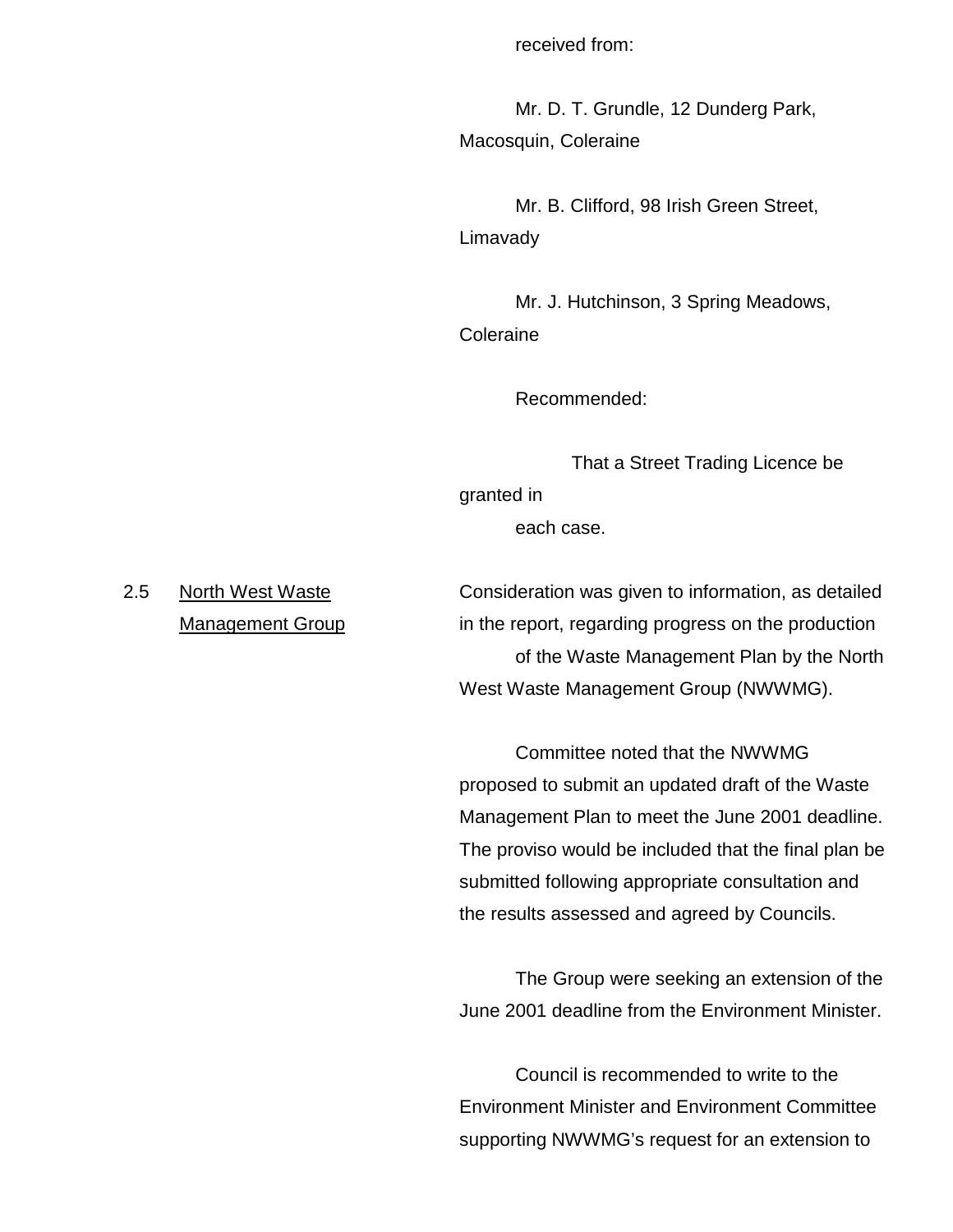the June 2001 deadline for submitting the final Waste Management Plan.

2.6 Areas of Special Scientific The Department of the Environment had issued a Interest (ASSI) – Review of consultation document entitled "Partners in Procedures and Legislation Protection" regarding a review of procedures and legislation in respect of the protection and management of ASSIs.

Recommended:

That the Director of Technical Services and the Environment Officer formulate a response to the Department on behalf of Council.

# 2.7 Building Control

- 2.7.1 Approvals **Approval had been given for fifty-one applications.**
- 2.7.2 Housing Development In response to a member's question the Principal Rear of Inishowen **Building Control Officer confirmed that the** Crescent, Portstewart statutory inspections of the development carried out by the Department had proved satisfactory.
- 2.8 Arcadia Improvements Committee noted the consultants, Ferguson

Scheme **McIlveen, would make a presentation of the final** proposal for the Play Area and Building at the Council Meeting on 22<sup>nd</sup> May, 2001.

- 2.9 Refuse Dump Craigmore The Director of Technical Services confirmed that Road, Ringsend the closure plans for this site were currently being considered by the Department.
- 2.10 Members' Queries The Director of Technical Services agreed to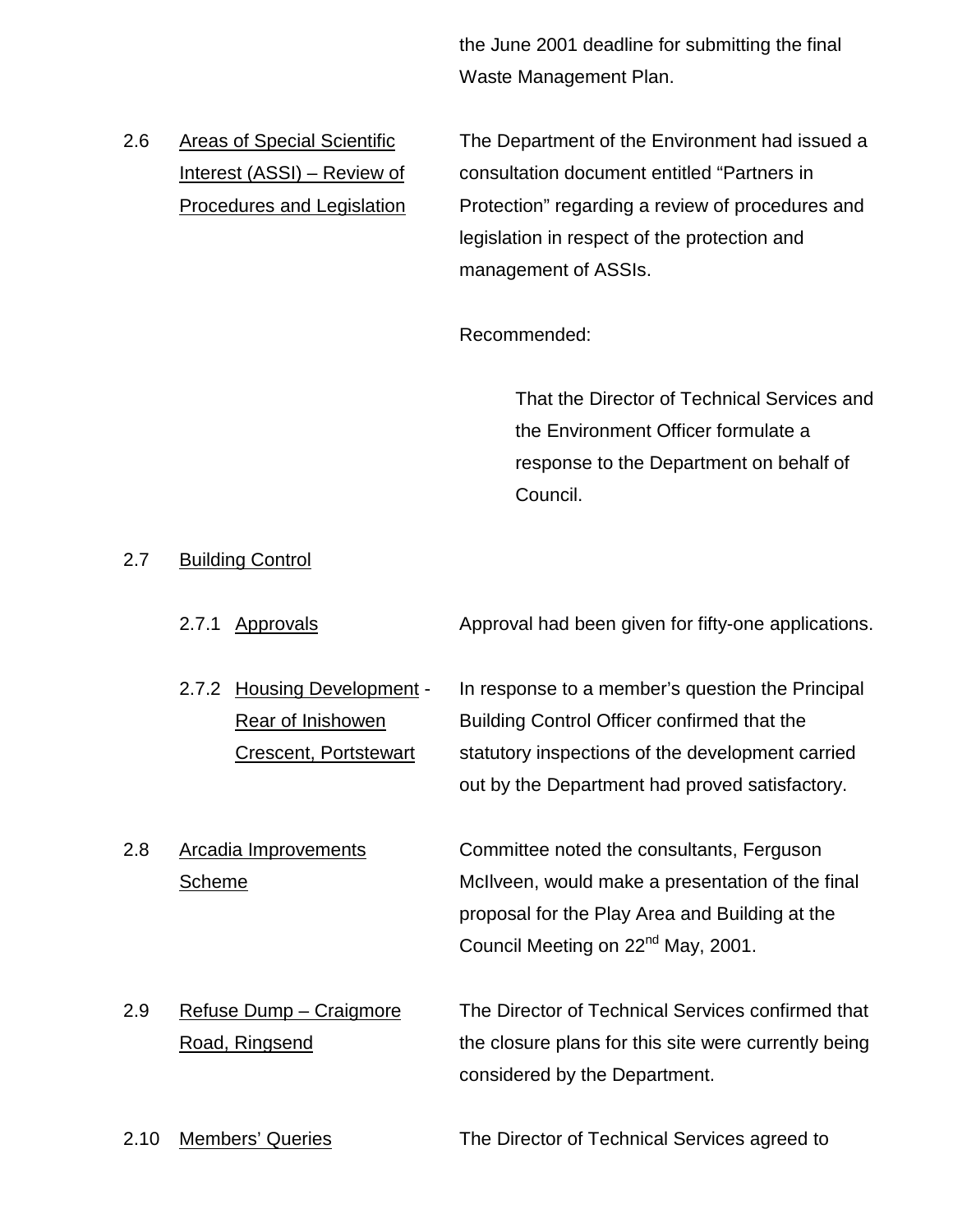investigate queries raised by members regarding illegal dumping at Gortmacrane Road and Springfield Road.

2.11 Bog at Gortmacrane Road, Reference was made to the possibility of the Kilrea **Example 2 CO** Department of the Environment declaring the bog at Gortmacrane Road, Kilrea an Area of Special Scientific Interest.

> The Director of Technical Services would raise this matter with the Department.

2.12 For Information The Director of Technical Services included information in his report on the following:

- (a) Contracts General
- (b) Windyhall Community Centre –

**Ventilation** 

System

# **3.0 ENVIRONMENTAL HEALTH REPORT**

The Report of the Director of Environmental Health was considered (previously supplied).

Matters arising:

# 3.1 Legal Proceedings

Inspection) Regs (NI) Regs (NI) 2000 – Sale of a Consignment of Meat

3.1.1 The Fresh Meat It was proposed by Alderman McClure and (Hygiene and seconded by Councillor Stewart:

1997 Meat (Enhanced That this matter be considered "In Enforcement Powers) Committee" at the end of the meeting.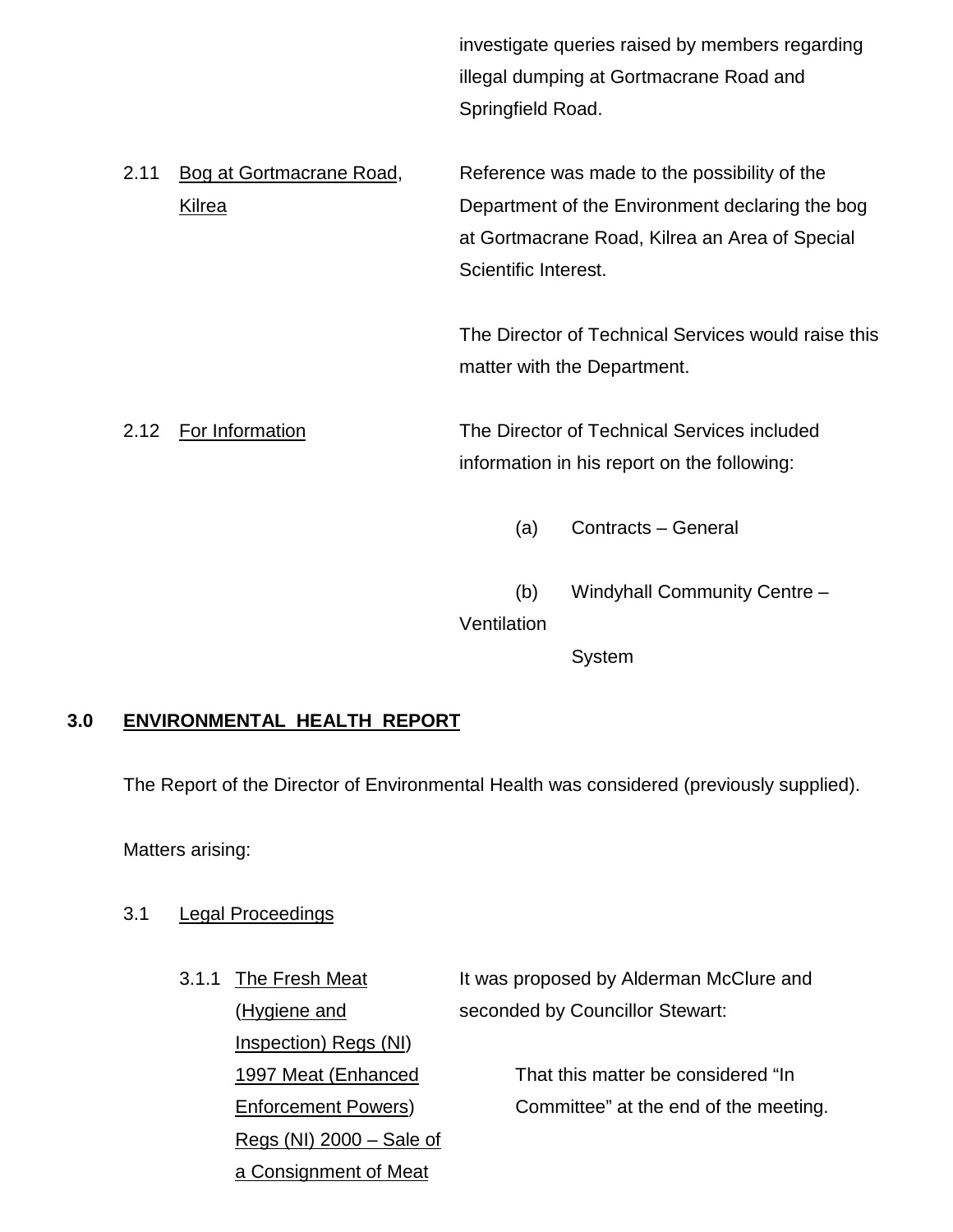Which Did Not Bear Health Marking

- 
- 3.2 Industrial Pollution Control (NI) Consideration was given to information, as detailed Order 1997 – Review of in the report, on a consultation paper issued by the Charging Schemes Department of the Environment regarding proposals to increase the fees payable in Northern Ireland by businesses for authorisations to discharge pollutants to the air.

Following discussion it was recommended that Council express concern at the lack of parity regarding fees with the rest of the UK and that the timing of the review in fees be deferred until April 2002. This would enable businesses to be given proper notice of the increases and to avoid problems associated with recovering retrospective increases.

3.3 Implementation of Directive Consideration was given to information, as detailed 1999/32/EC – Sulphur Content in the report, on a consultation paper issued by the of Certain Liquid Fuels **Department of the Environment on proposals to** transpose the provisions of European Directive 1999/32/EC on the Sulphur Content of Certain Liquid Fuels into domestic legislation.

> The purpose of the Directive was to reduce emissions of sulphur dioxide resulting from the combustion of heavy fuel and gas oils.

Following discussion it was recommended that Council seek clarification from the Department regarding sampling and enforcement issues in the Directive.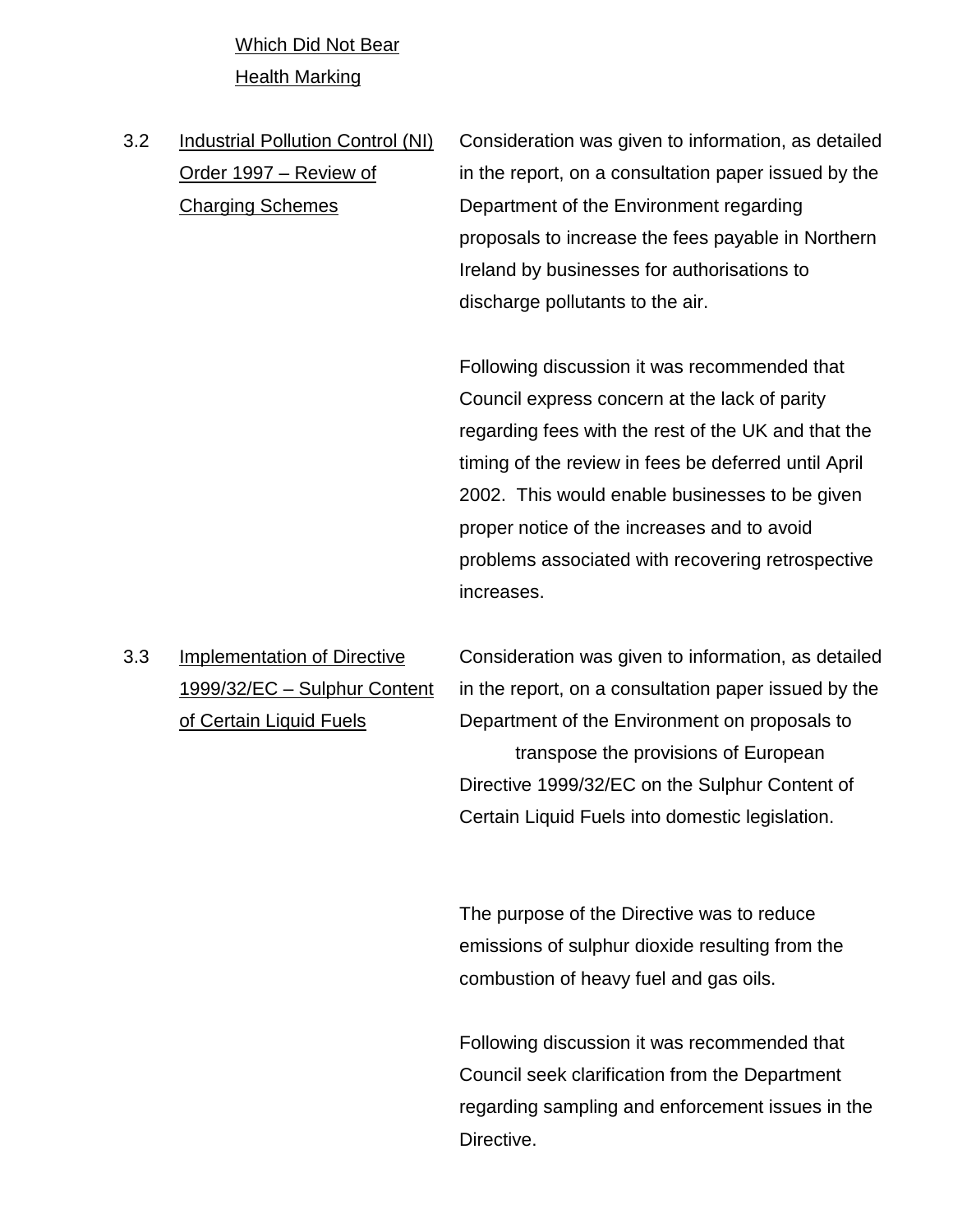# **4.0 NORTHERN IRELAND TOURIST BOARD**

Tabled:

Annual Report 1999/00.

# **5.0 ELECTORAL REGISTERS**

Reported that copies of the electoral registers would be available for members on Friday,  $4<sup>th</sup>$  May, 2001.

Noted.

# **6.0 NEW TOILET BLOCK AT PORTBALLINTRAE**

In response to a query the Director of Technical Services advised that work on the new toilet block at Portballintrae would shortly be completed. The existing toilet block at Portballintrae Harbour remained open.

Noted.

# **7.0 FLY POSTING**

Reference was made to continuing incidents of fly-posting in the Borough.

The Director of Technical Services explained the enforcement limitation regarding the current legislation on this topic.

Following discussion it was recommended that Council staff continue to remove such posters as soon as possible.

# **8.0 CLOONAVIN PARK, COLERAINE - OPEN SPACE**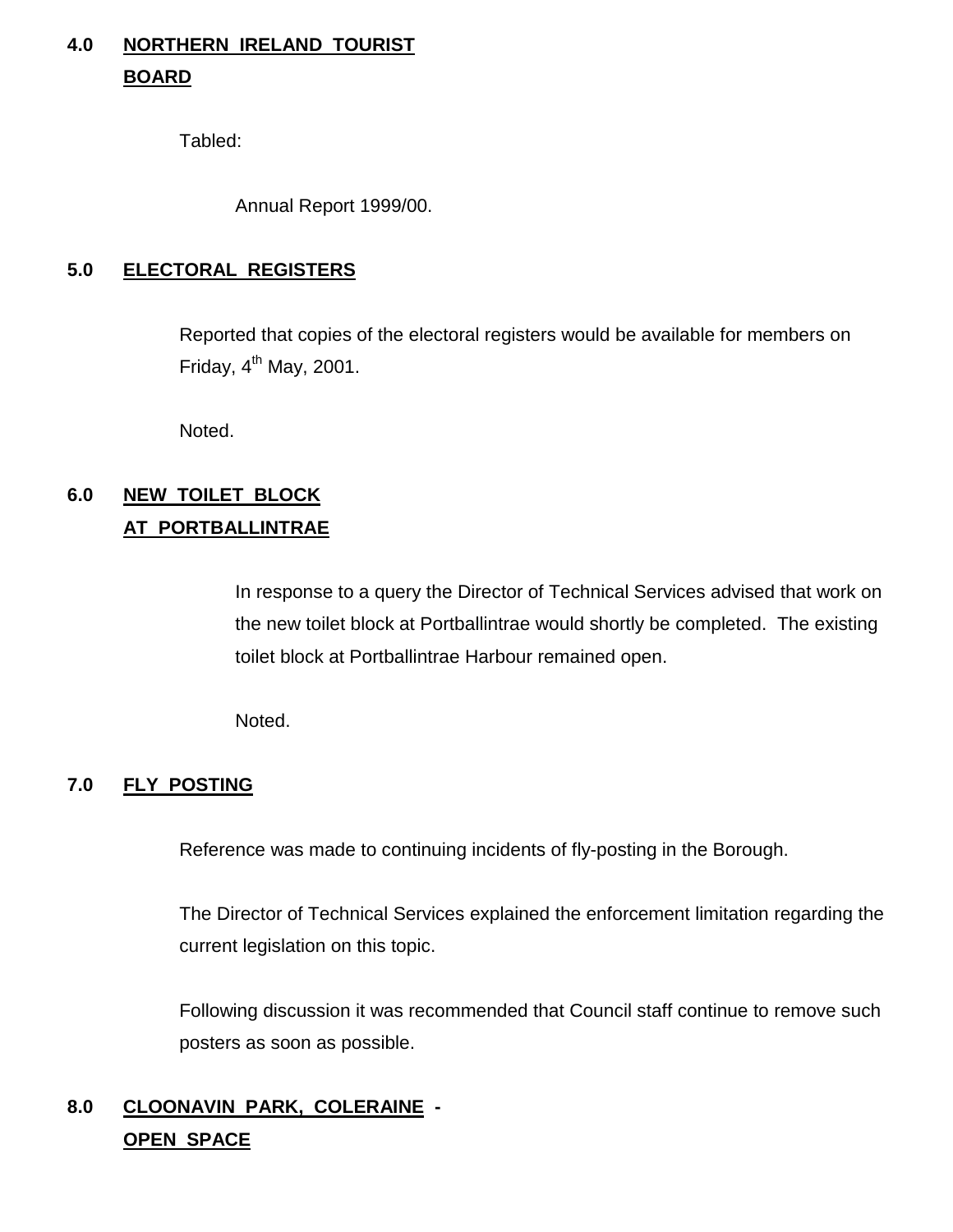Reference was made to the availability of open space within Mr. Sweeney's proposed housing development at Cloonavin Park, Coleraine.

The Director of Leisure Services agreed to investigate this matter further.

# **9.0 NEW SYSTEM - COMMERCIAL WASTE COLLECTION**

Reference was made to the new system for the collection of commercial waste in the Borough.

The Director of Technical Services advised that the system was working fairly satisfactory.

# **10.0 ALBERT HARBISON CONSERVATORY - COUNTY HALL GROUNDS**

In response to a query the Director of Leisure Services advised that a reply was awaited from County Hall Management regarding Council's concerns about the dilapidated condition of the conservatory.

The Director of Leisure Services would raise this matter again and also convey Council's concerns regarding general maintenance of the County Hall Grounds.

# **11.0 COUNCIL PLAY AREAS - USAGE**

Reference was made to the usage of various Council Play Areas.

The Director of Leisure Services advised that no detailed statistics were available apart from the play area at Portrush Recreation Grounds.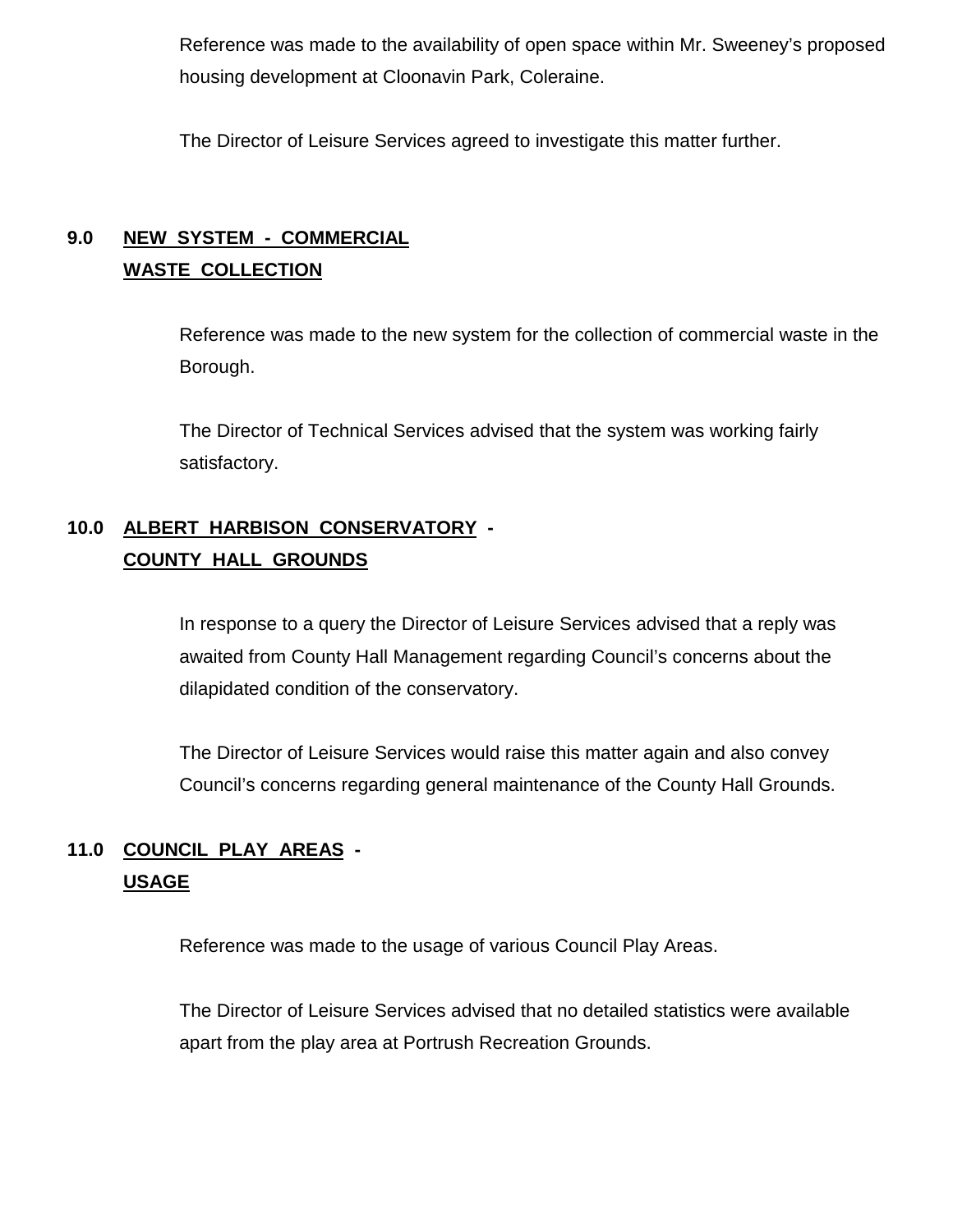# **PLANNING COMMITTEE**

**8th May, 2001.**

| <b>Present:</b> | Councillor G. L. McLaughlin in the Chair                                   |            |  |  |
|-----------------|----------------------------------------------------------------------------|------------|--|--|
|                 | The Mayor, Councillor E. A. Johnston (Mrs.)<br>(Items $1.0 - 2.4$ )        |            |  |  |
|                 | The Deputy Mayor, Councillor B. E. Dempsey (Mrs.)<br>(Items $1.0 - 2.14$ ) |            |  |  |
|                 | <b>Aldermen</b>                                                            |            |  |  |
|                 | C. S. Alexander (Ms.)                                                      | W. H. King |  |  |

| C. S. Alexander (Ms.)    | W. H. King            |
|--------------------------|-----------------------|
| P. E. A. Armitage (Mrs.) | (Items $1.0 - 2.18$ ) |
| (Items $2.4 - 7.0$ )     | W. J. McClure         |
|                          | W. J. Watt            |

# **Councillors**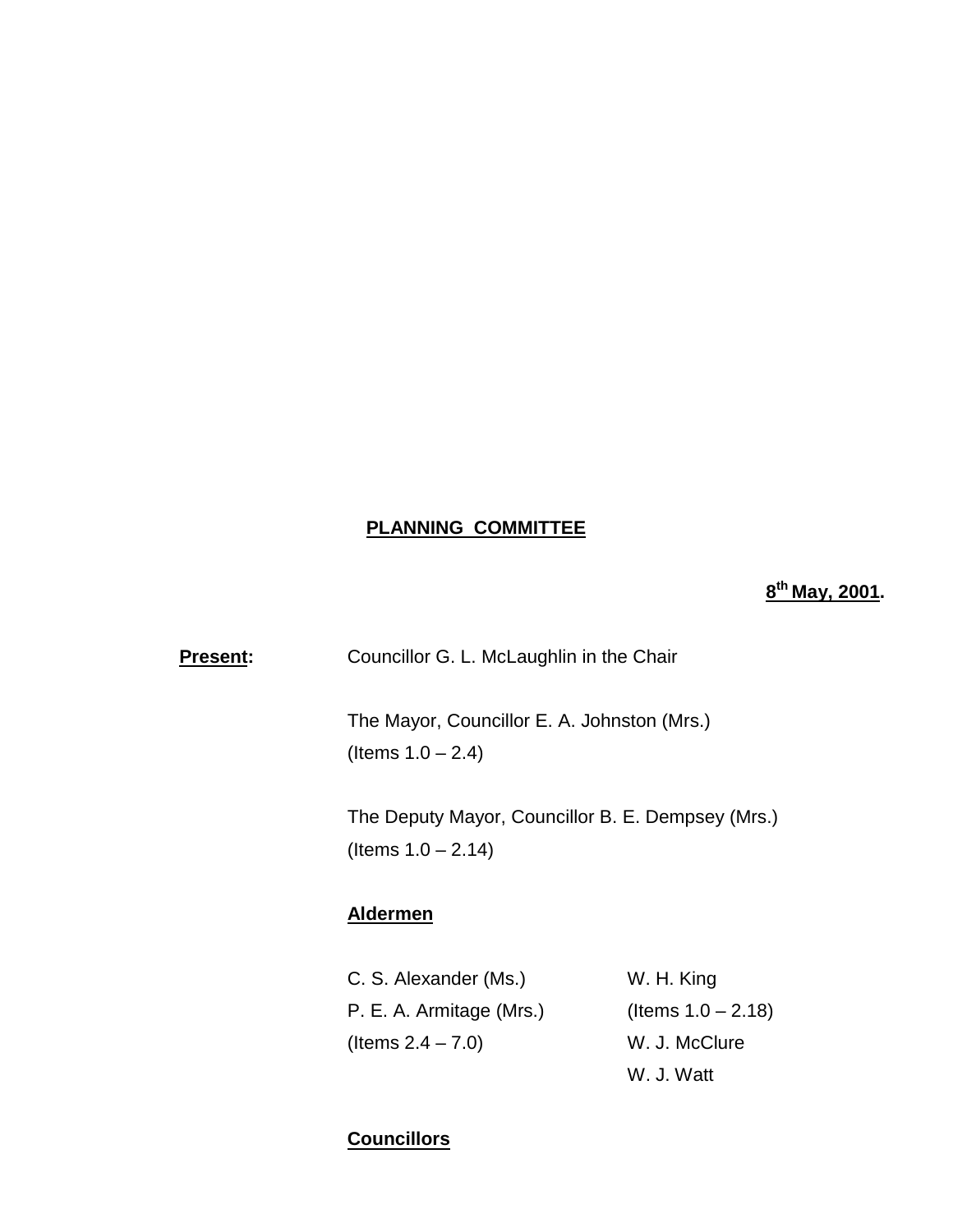|                    | D. D. Barbour                                              | N. F. Hillis          |
|--------------------|------------------------------------------------------------|-----------------------|
|                    | E. T. Black (Mrs.)                                         | D. McClarty           |
|                    | (Items $2.4 - 7.0$ )                                       | (Items $1.0 - 2.4$ )  |
|                    | R. S. Bolton                                               | W. Mathews            |
|                    | (Items $1.0 - 2.33$ )                                      | (Items $1.0 - 2.35$ ) |
|                    | J. M. Bradley                                              | E. M. Mullan          |
|                    | (Items $2.4 - 7.0$ )                                       | E. O'Hara             |
|                    | O. M. Church (Mrs.)                                        | (Items $1.0 - 2.15$ ) |
|                    | W. T. Creelman                                             | R. D. Stewart         |
|                    | J. J. Dallat                                               | (Items $1.0 - 2.4$ )  |
|                    | (Items $2.2 - 2.18$ )                                      |                       |
|                    |                                                            |                       |
| Also in            |                                                            |                       |
| Attendance:        | Representatives from the Planning Service -                |                       |
|                    | Mr. W. Robinson and Miss H. Clements                       |                       |
|                    |                                                            |                       |
| <b>Officers in</b> |                                                            |                       |
| Attendance:        | <b>Principal Administrative Officer and Administrative</b> |                       |
|                    | Assistant                                                  |                       |
|                    |                                                            |                       |
| <u>Apology:</u>    | <b>Councillor McPherson</b>                                |                       |

# **1.0 TRIBUTE**

As this was the last Planning Committee meeting of the current Council the Chairman paid tribute to Alderman King and Councillor Mathews for their long service prior to their retirement from Council.

# **2.0 PLANNING APPLICATIONS**

A list of ninety-nine applications was considered (previously supplied).

**Applications Deferred from Previous Meeting**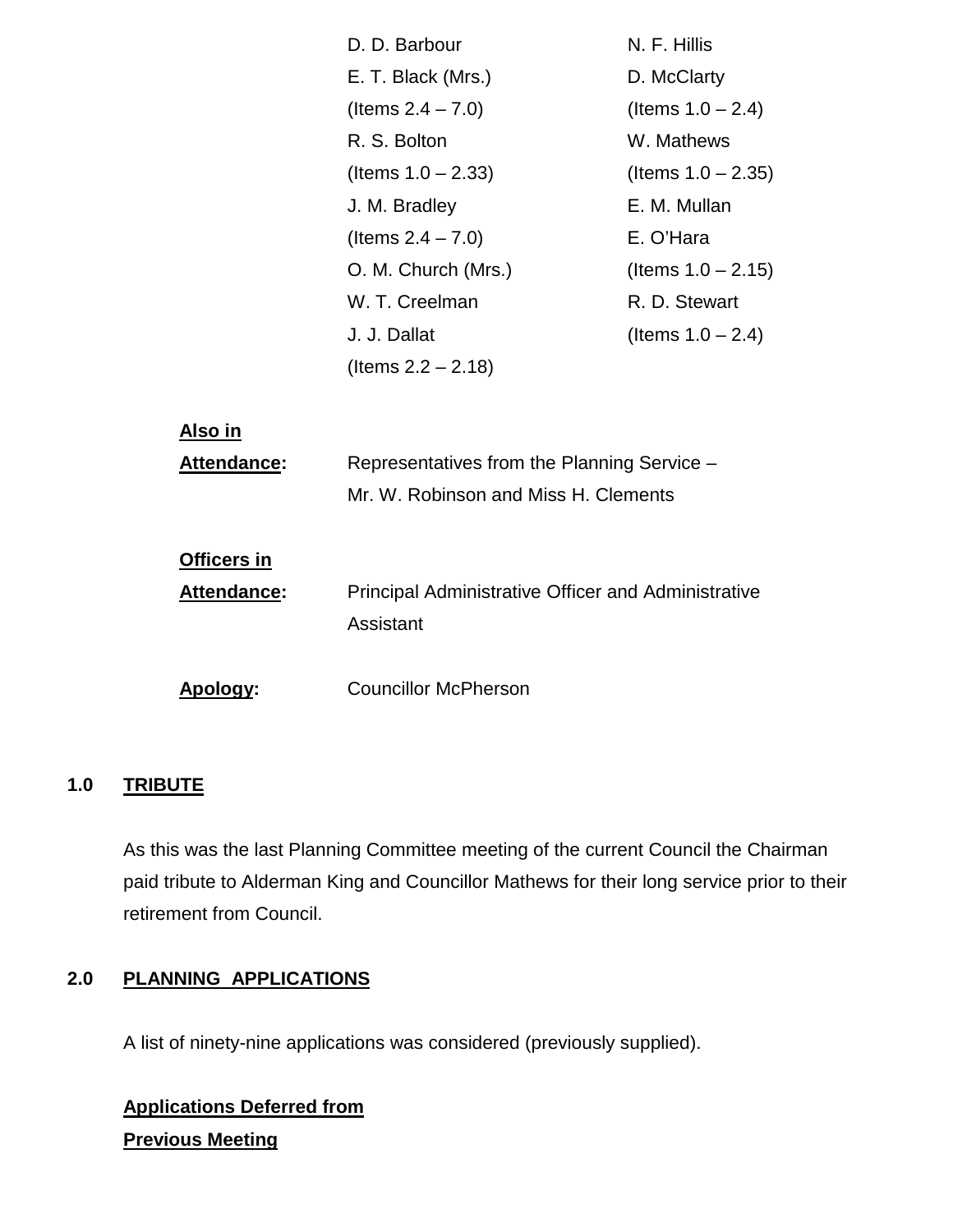2.1 Application No. D1

C/1999/0326

Site for travel lodge accommodation with restaurant facilities on land at Pullans Road, Coleraine for Mr. J. Burnside

Application No. D2 C/1999/0637/F Alterations and improvements to existing Newbridge Road/Pullans Road junction to form a new access to proposed development site (lands adjacent) incorporating travel lodge and restaurant facilities at junction of Newbridge Road and Pullans Road, Coleraine for Mr. J. Burnside

2.2 Application No. D3 C/2000/0718/O Site for bungalow (renewal) at 75A Coleraine Road, Garvagh for Mr. T. F. Jackson

The opinion of the Planning Service was to approve both applications.

It was agreed that the applications be approved.

The opinion of the Planning Service was to refuse.

Following discussion it was agreed that the application be deferred for two weeks to facilitate further discussions with the applicant regarding an alternative access. If agreement could be reached the application would be approved otherwise it would be refused.

| 2.3 | Application No. D4                                                            | The opinion of the Planning Service |
|-----|-------------------------------------------------------------------------------|-------------------------------------|
|     | C/2000/0868/F                                                                 | was to refuse.                      |
|     | Erection of 12.5 metre slimline                                               |                                     |
|     | Monopole mast with integrated trisector It was agreed that the application be |                                     |
|     | antenna, 1 no. 0.18m microwave dish,                                          | refused.                            |
|     | associated equipment cabinet and                                              |                                     |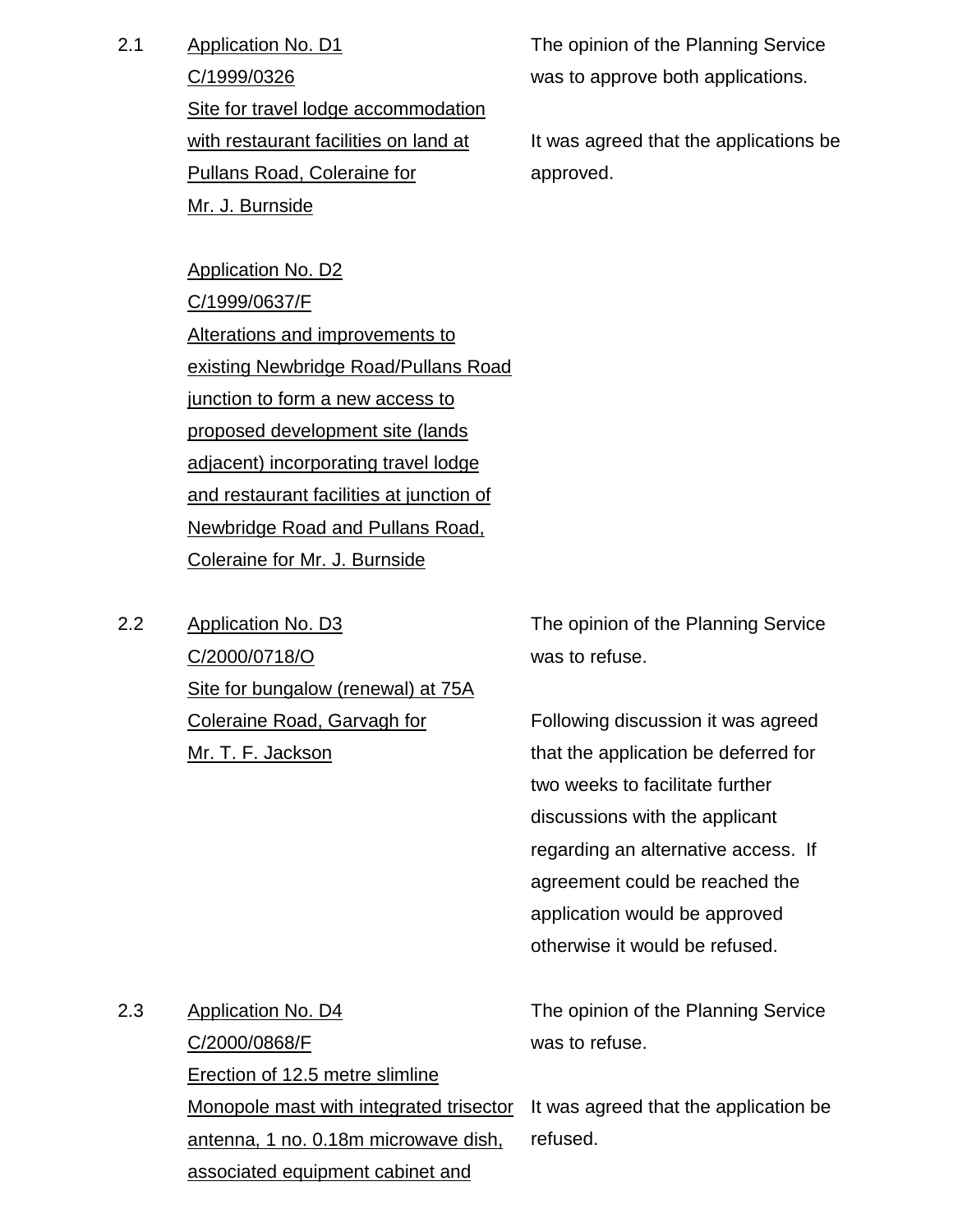ancillary development thereto at site adjacent to car park opposite No. 84 Ballyreagh Road, Portstewart for One 2 One Personal

2.4 Application No. D5 C/2000/0970/F Erection of 3 no dwellings at Cloonavin, 41 Portstewart Road, Coleraine for Mr. S. Sweeney

> New Application No. 1 C/2000/0972/F Demolition of existing buildings and redevelopment of 59 no. dwellings (including 10 no. apartments), associated roads, car parking and landscaping at Cloonavin,

41 Portstewart Road, Coleraine for Mr. S. Sweeney

The opinion of the Planning Service was to approve both applications.

The Chairman welcomed Professor D. Wilcock and other members of the Cloonavin Residents' Group who were in attendance to speak against the application.

The Planning Officer outlined the history of the applications and advised that certain amendments had been made.

Professor Wilcock addressed Committee and re-emphasised the objections of the Residents' Group to the applications as follows:

- (a) Density;
- (b) No tree preservation orders;
- (c) Loss of informal play space;
- (d) Ground levels.

Mr. I. Halliday addressed Committee on behalf of the applicant and outlined the various types of dwellings to be provided and sought Council's support.

Professor Wilcock, Mr. Halliday and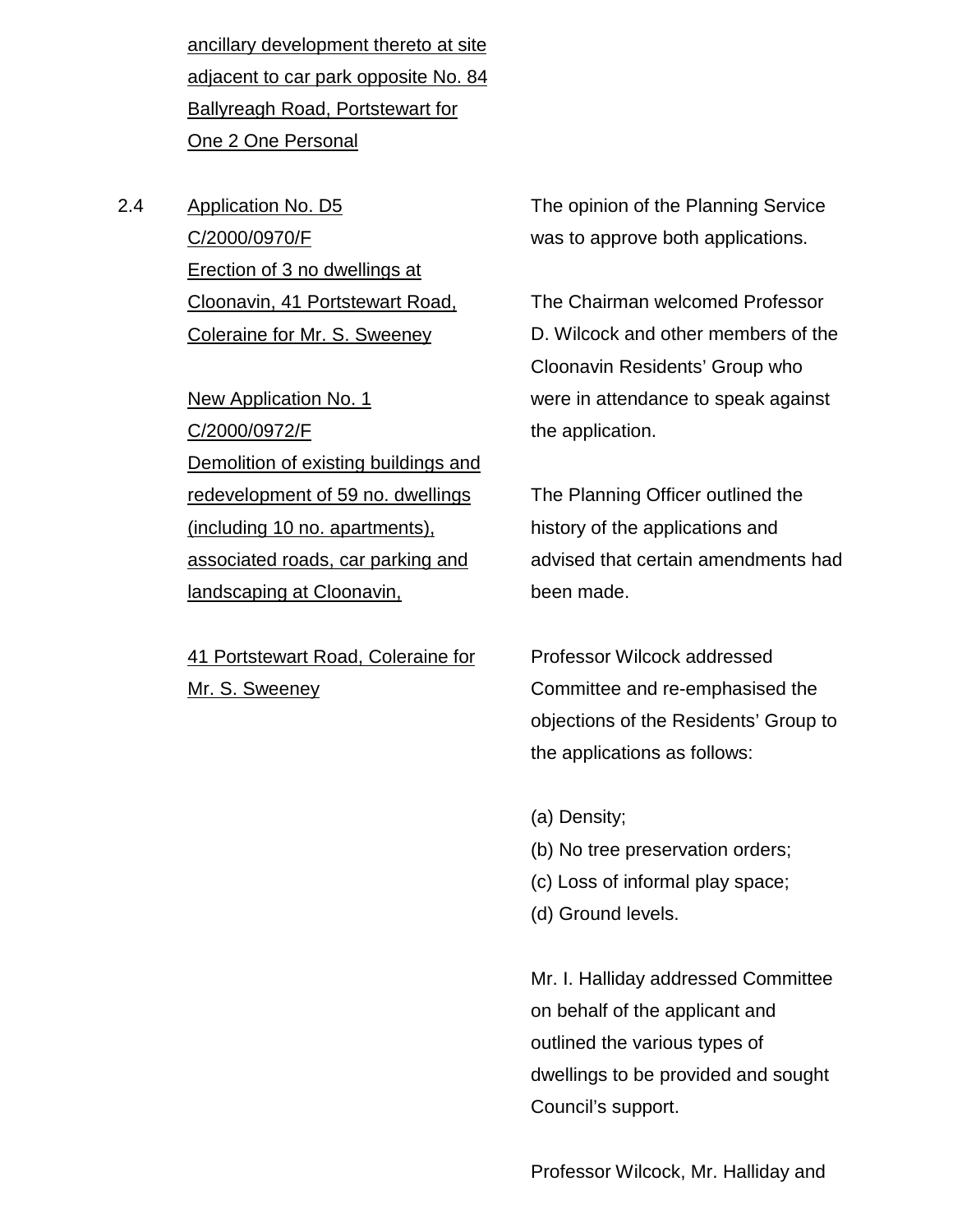the Planning Officer answered various members' questions.

It was proposed by Councillor Bradley and seconded by Alderman King:

> That the issue of approval be deferred for two weeks to facilitate further discussions between the applicant and Cloonavin Residents' Group.

As an amendment it was proposed by Alderman Ms. Alexander and seconded by Councillor Hillis:

> That the applications be deferred for one month.

On being put to the Meeting the amendment was lost by twelve votes to four.

The proposal was then put to the Meeting and was carried by fifteen votes to two.

The issue of Planning approval would, therefore, be deferred for two weeks to facilitate further discussions with the applicant and the Cloonavin Residents' Group.

The opinion of the Planning Service was to approve.

2.5 Application No. D11 C/2001/0086/F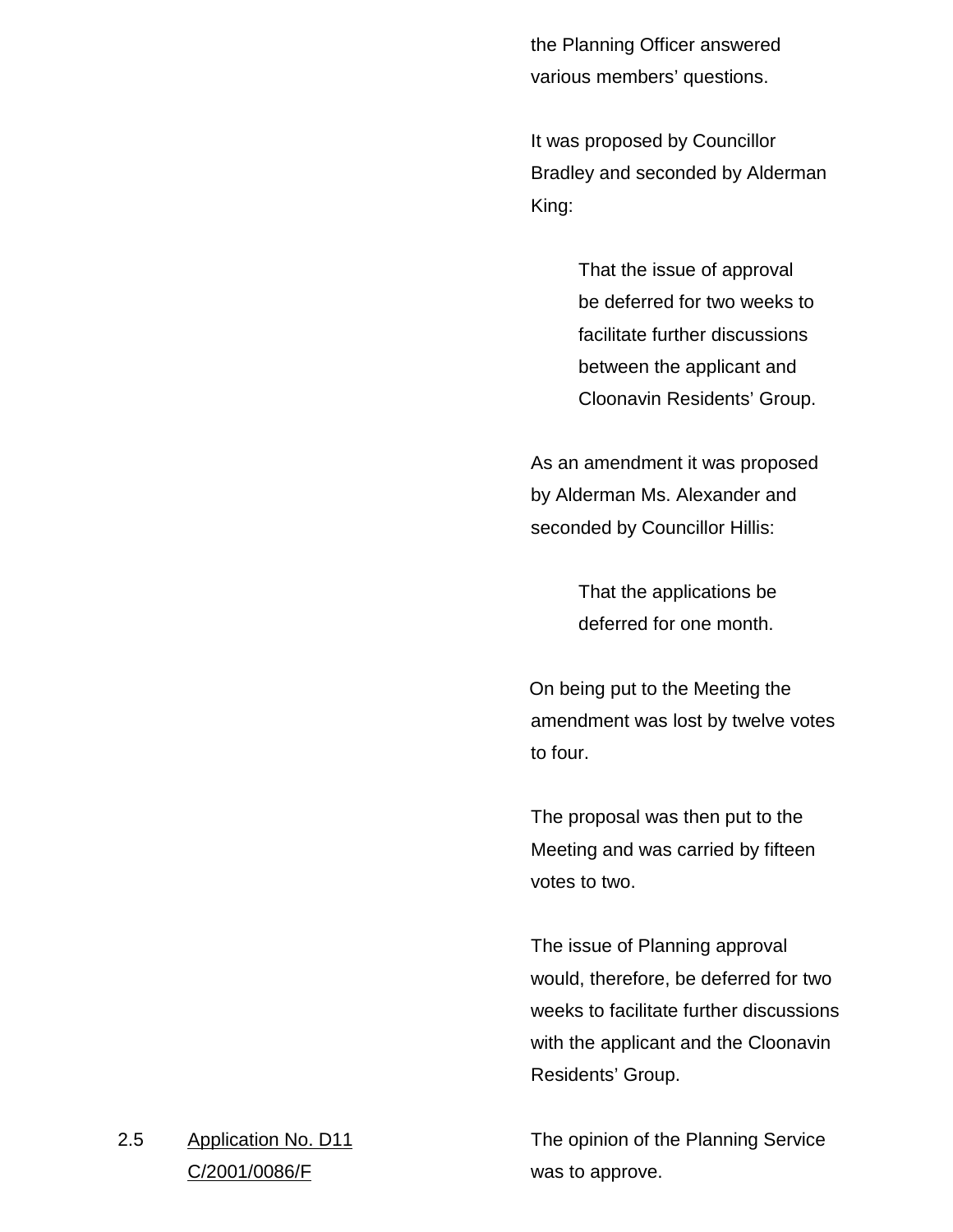# Erection of 2 no. dwellings at Sites 29

and 30 Meadowlands, Portstewart for

Cromore Builders

The Chairman welcomed Mr. J. Breadon, Mr. J. Davidson, Mr. C. W. McCormick and Ms. L. M. Ross who were in attendance to speak against the application.

The Planning Officer outlined the history of the application and advised that certain amendments had been made.

Mr. Davidson addressed Committee on behalf of local residents and elaborated on their objections to the applications in relation to visual impact and loss of privacy.

Mr. C. McKernan, Fleming McKernan Associates, spoke on behalf of the applicant and emphasised that the application complied with present planning guidelines.

Following discussion it was proposed by the Deputy Mayor, seconded by Alderman Mrs. Armitage and agreed:

> That the application be deferred for one month to facilitate an office meeting.

The opinion of the Planning Service was to approve.

2.6 Application No. D6 C/2001/0019/O Proposed Day Nursery Facilities on land adjacent to 58 Burnside Park,

Following discussion it was agreed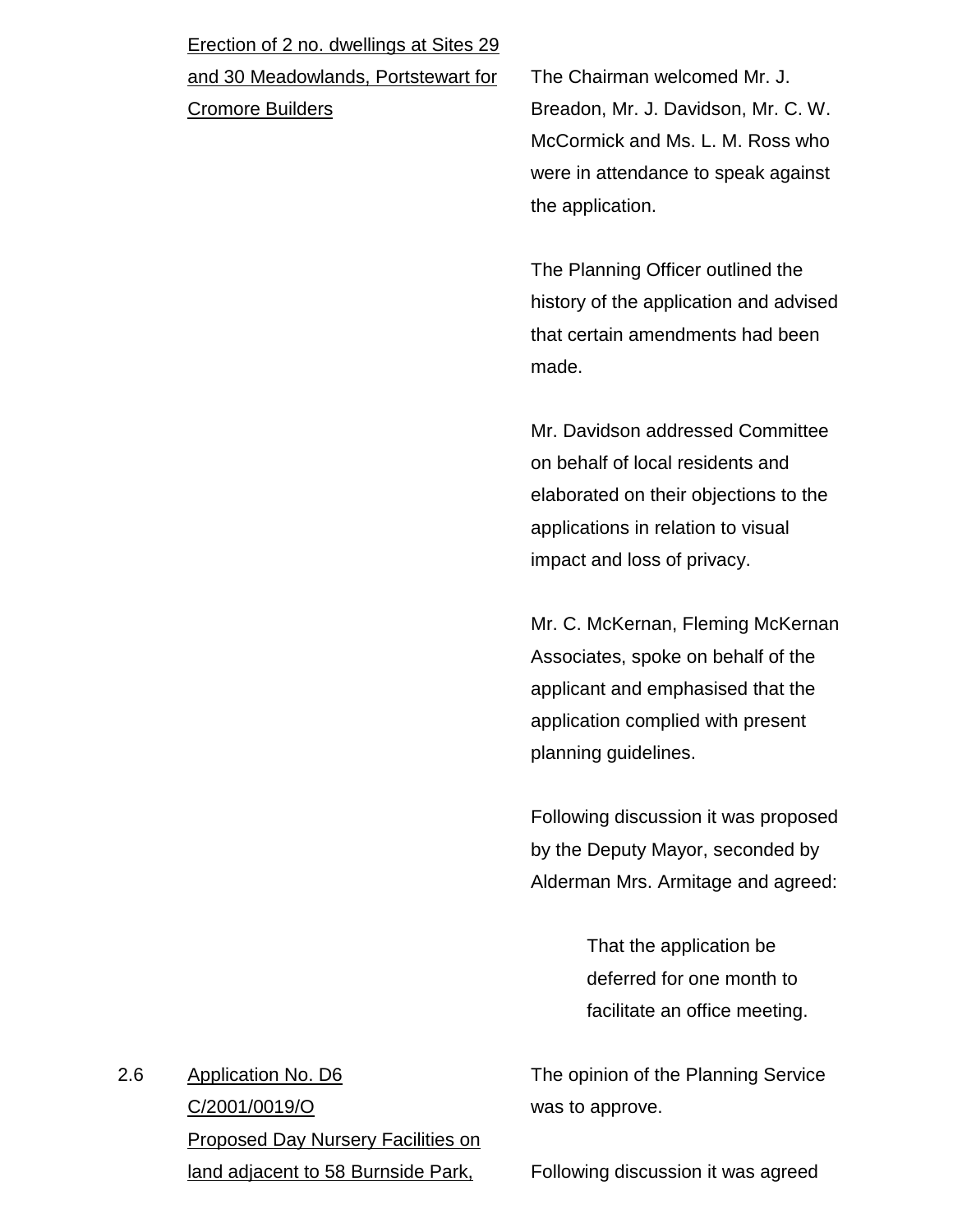|     | <b>Coleraine for Rainbows Day Nursery</b>                                                  | that the application be deferred for<br>one month in view of the meeting due<br>to be held between the local<br>residents and the Housing Executive<br>on 10 <sup>th</sup> May, 2001. |
|-----|--------------------------------------------------------------------------------------------|---------------------------------------------------------------------------------------------------------------------------------------------------------------------------------------|
| 2.7 | <b>Application No. D7</b><br>C/2001/0032/F<br><b>Erection of two storey rear extension</b> | The opinion of the Planning Service<br>was to refuse.                                                                                                                                 |
|     | to dwelling at 67 Dhu Varren, Portrush                                                     | It was agreed that the application be                                                                                                                                                 |
|     | for Mr. G. Lennox                                                                          | refused.                                                                                                                                                                              |
| 2.8 | <b>Application No. D8</b><br>C/2001/0050/O<br><u>Four apartments (revised proposal) at</u> | The opinion of the Planning Service<br>was to refuse.                                                                                                                                 |
|     | Fenagh Park, Somerset, Coleraine for                                                       | It was agreed that the application be                                                                                                                                                 |
|     | Mr. R. Martin                                                                              | refused.                                                                                                                                                                              |

- 2.9 Application No. D9 C/2001/0056/O Site for replacement dwelling at Clubhill, Garvagh (off Drumcroone Road) for Mr. M. Holmes
- 2.10 Application No. D10 C/2001/0059/O Site for dwelling at Altikeeragh Road (opposite Ballyhackett Primary School), Castlerock for Mr. M. O'Kane
- 2.11 Application No. D12 C/2001/0109/O

The opinion of the Planning Service was to refuse.

It was agreed that the application be deferred for one month to facilitate a site visit.

The opinion of the Planning Service was to approve.

It was agreed that the application be approved.

The opinion of the Planning Service was to refuse.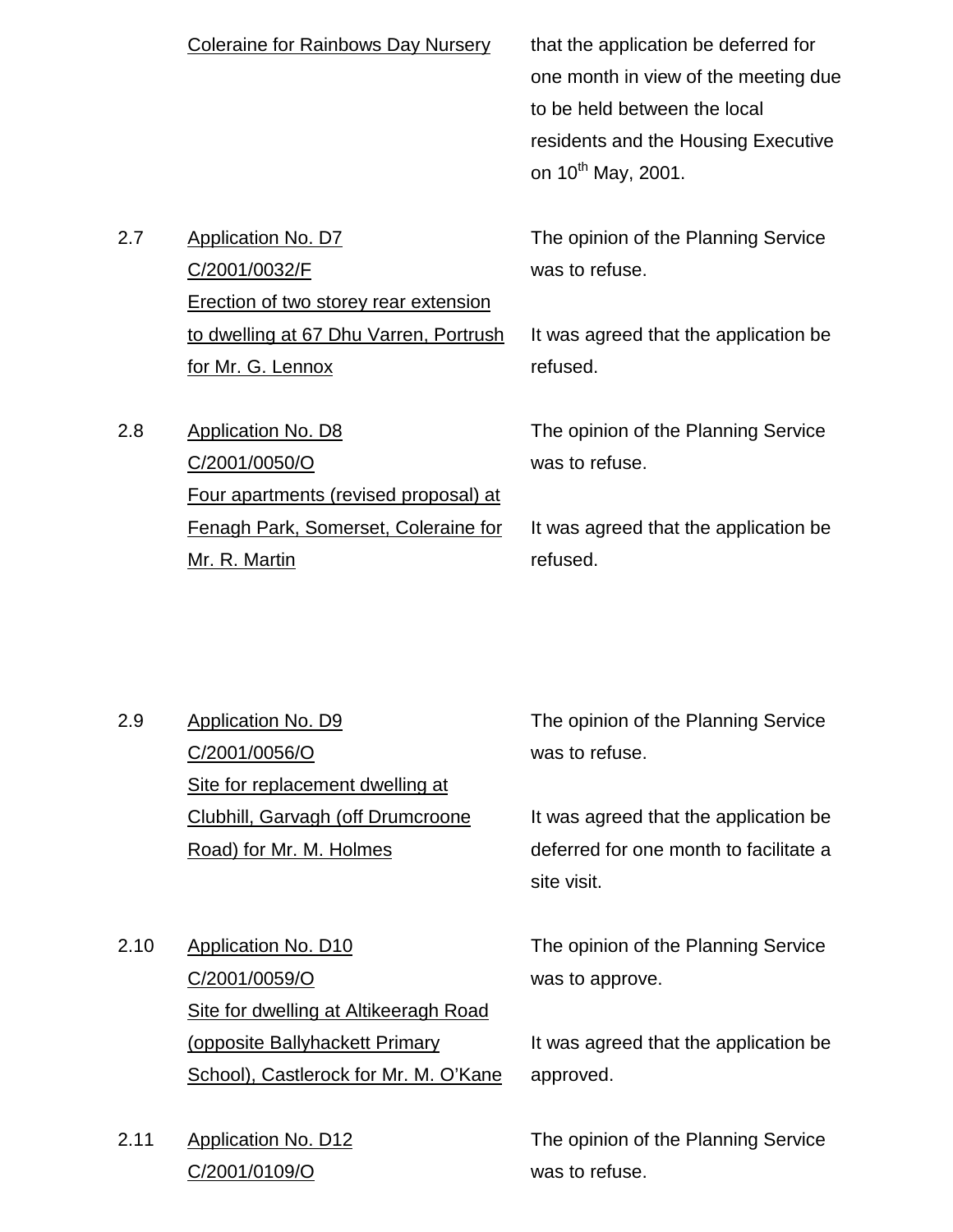Site for dwelling and garage 100m south of 11 Tamneyrankin Road, Swatragh for Mr. J. Gunning

It was proposed by Alderman Watt and seconded by Councillor Mullan:

> That the application be approved.

On being put to the Meeting the proposal was carried, twelve members voting in favour and no one voting against.

The opinion of the Planning Service was to approve.

It was agreed that the application be approved.

The opinion of the Planning Service was to approve.

No representations had been received within the statutory consultation period and the application would be approved.

The opinion of the Planning Service was to refuse.

Following discussion it was agreed that the application be deferred for two weeks to facilitate further discussions with the applicant otherwise the application would be refused.

2.12 Application No. D13 C/2001/0134/F Erection of vehicle store (domestic and classic cars) at 15 Ballyrashane Road, Coleraine for Mr. B. McGill

2.13 Application No. D14 C/2001/0154/O Proposed dwelling and garage 40m east of 11 Tamneyrankin Road, Swatragh for Mr. J. P. Tohill

2.14 Application No. D15 C/2001/0160/O Private dwelling on land adjacent to 113 Killeague Road, Blackhill, Coleraine for Mr. R. J. Steen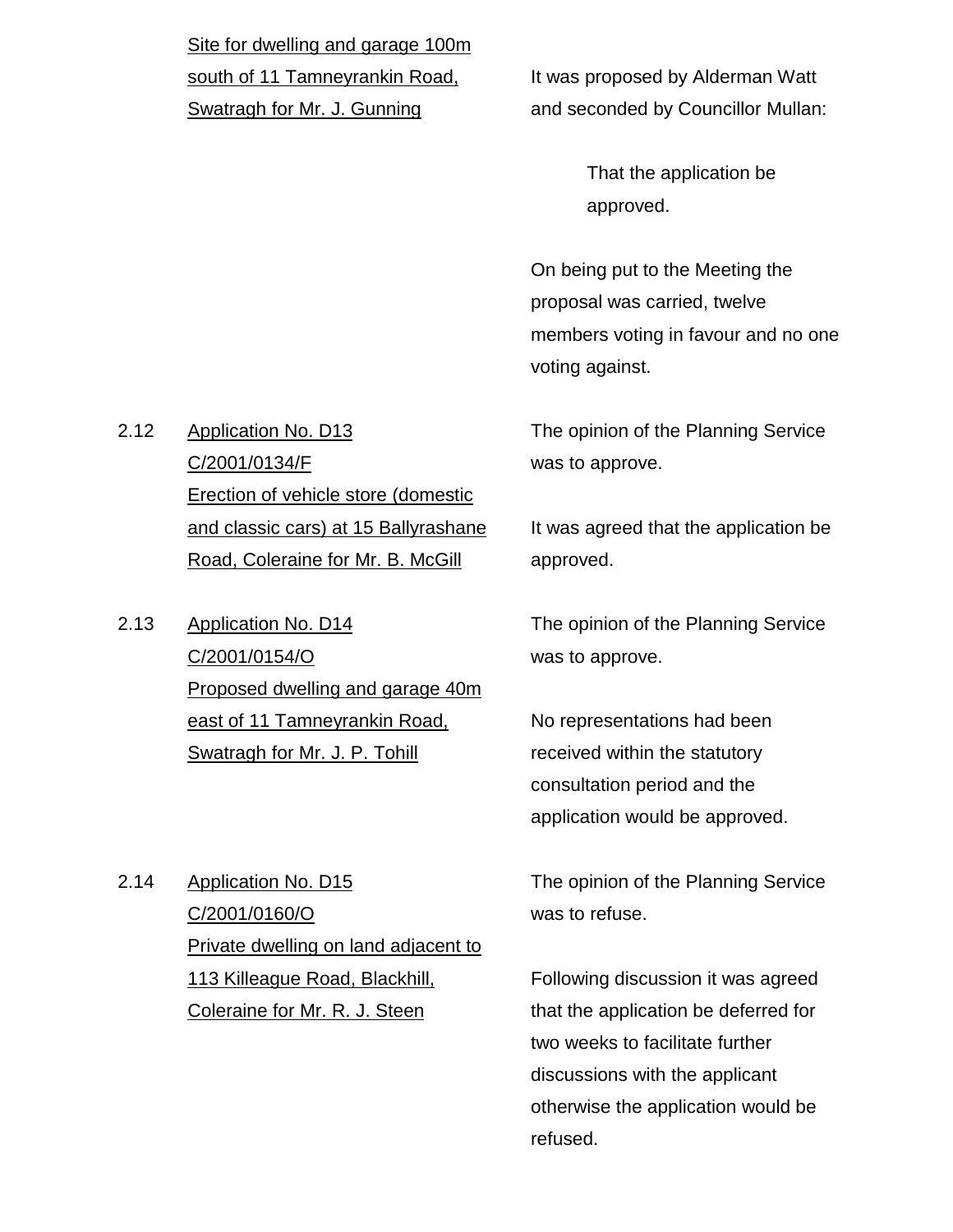2.15 Application No. D16 C/2001/0175/O Site for dwelling opposite No. 14 Coolnasillagh Road, Garvagh for Mr. S. McGilligan

The opinion of the Planning Service was to refuse.

Following discussion it was proposed by Councillor Mullan, seconded by Alderman Watt and unanimously agreed:

> That the application be approved.

The opinion of the Planning Service was to refuse.

It was agreed that the application be refused.

The opinion of the Planning Service was to approve.

It was agreed that the application be approved.

# Church Street, Coleraine for Menarys

2.17 Application No. D18

C/2001/0192/F

2.16 Application No. D17

C/2001/0180/O

Site for single dwelling on lands to

rear (west) of 53 Altikeeragh Road,

Installation of four projecting shop

windows at first floor level at 13-15

Castlerock for Mr. H. Doherty

# **NEW APPLICATIONS**

- 2.18 Application No. C/2001/0060/F Erection of new office building to provide accommodation for company headquarters at Sandel Village Centre, Knocklyn Road, Coleraine for DGK Developments
- 2.19 Application No. C/2001/0232/F Alterations and extensions to dwelling at 34 Agherton Road, Portstewart for

The opinion of the Planning Service was to approve.

Following discussion it was agreed that the application be deferred for one month to facilitate an office meeting.

The opinion of the Planning Service was to approve.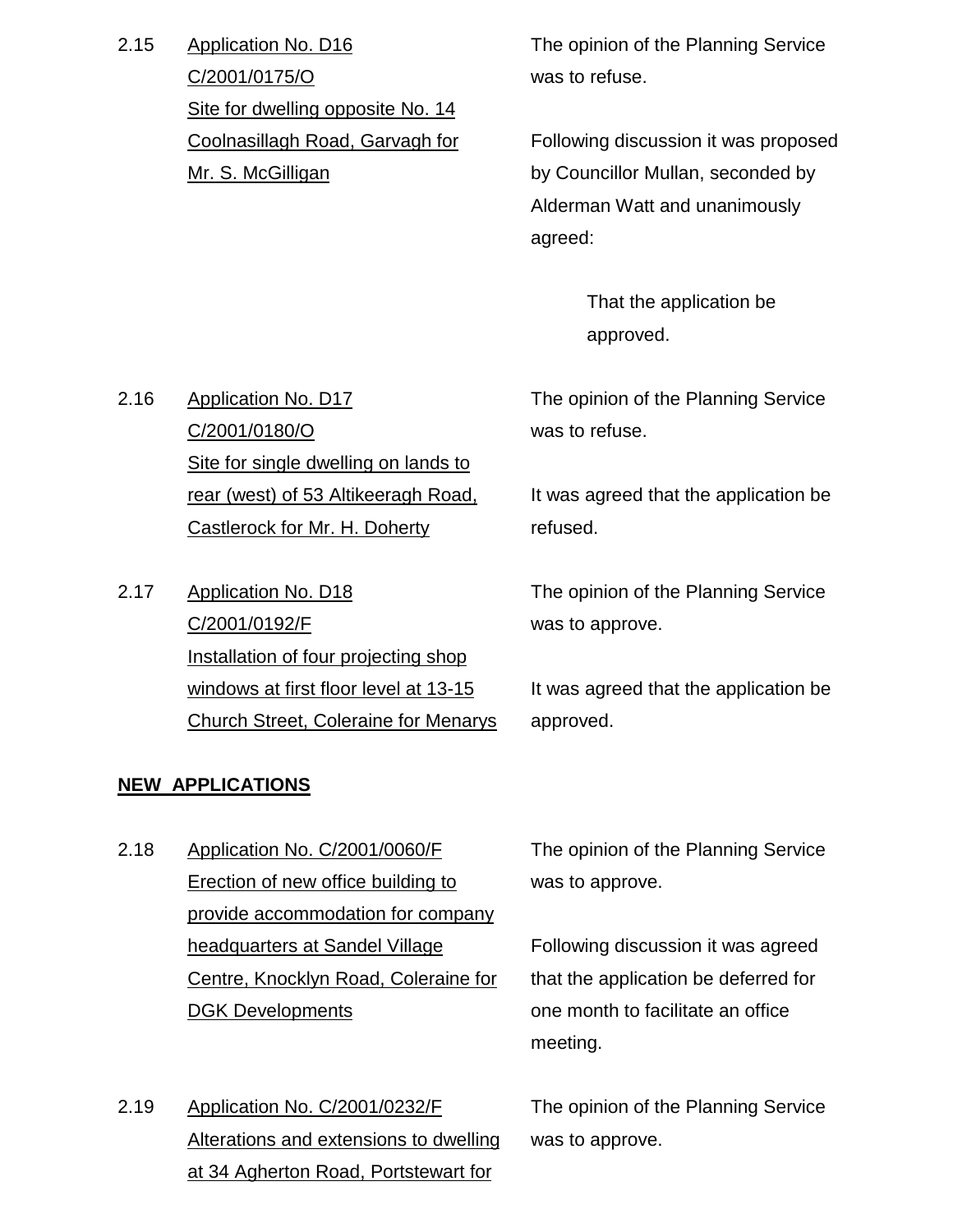2.20 Application No. 6 C/2001/0144/F Raise ridge height and install dormer to accommodate roof space conversion at 114 Coleraine Road, Portstewart for Mr. T. Morrison

2.21 Application No. 7 C/2001/0155/F Change of use to Chinese hot food bar at 29 Killowen Street, Coleraine for Mr. H. Weilin

2.22 Application No. 21 C/2001/0218/O Site for bungalow at Temple Road, Ballintemple Td., Garvagh for Mrs. E. O'Neill

2.23 Application No. 29 C/2001/0230/F Single storey front extension at 1 Carneybaun Drive, Ballywillan Road, Portrush for Mr. S. Campbell

Mr. and Mrs. T. O'Neill **It was agreed that the application be** approved.

> The opinion of the Planning Service was to approve.

> Reported that satisfactory amended plans had been received and the application would be approved.

> The opinion of the Planning Service was to approve.

It was agreed that the application be deferred for one month to facilitate further discussions with Council's Environmental Health Department.

The opinion of the Planning Service was to refuse.

It was agreed that the application be deferred for one month to facilitate a Council site visit

The opinion of the Planning Service was to approve.

Reported that the proposal had been wrongly described and neighbours had been re-notified.

The application would be approved subject to no representations being received otherwise it would be brought back to Council for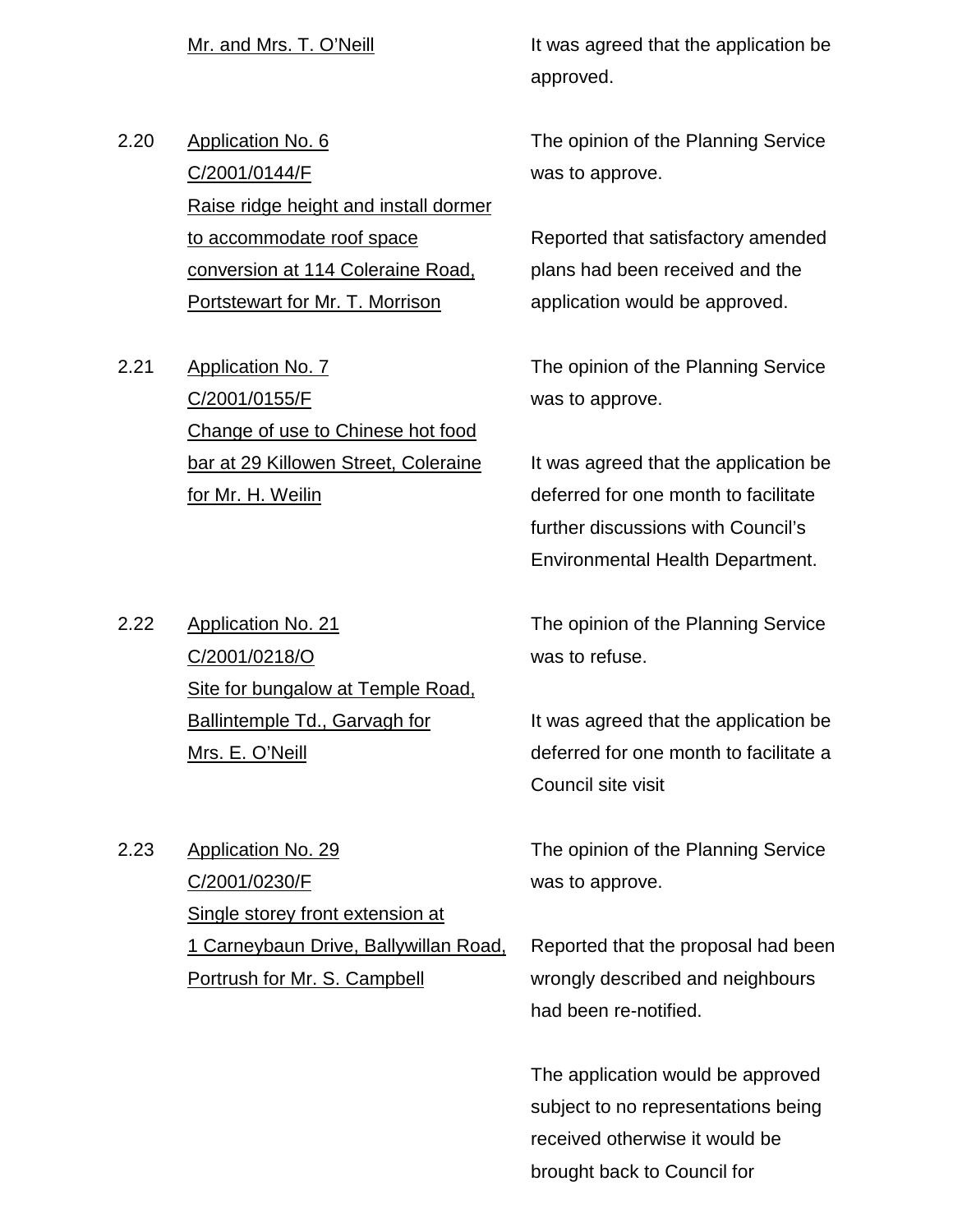consideration.

2.24 Application No. 30 C/2001/0231/F New one and a half storey house at 9 Glenview, Brockagh Road, Garvagh for Mr. and Mrs. Comer

The opinion of the Planning Service was to approve.

No representations had been received within the statutory consultation period and the application would be approved.

2.25 Application No. 32 C/2001/0235/F Erection of dwelling house at Glen Road, Brockaghbuoy Td., Garvagh for Mr. F. O'Kane

was to refuse.

The opinion of the Planning Service

It was agreed that the application be deferred for one month to facilitate a Council site visit.

2.26 Application No. 35 C/2001/0239/O Proposed dwelling at Priestland Road, **Bushmills for Mr. F. McLean** 

The opinion of the Planning Service was to refuse.

It was agreed that the application be deferred for one month to facilitate further discussions with the applicant.

2.27 Application No. 41 C/2001/0246/O Site for two storey dwelling off Lisnamuck Road, Aghadowey, Coleraine for Mr. and Mrs. S. McNeill

2.28 Application No. 55 C/2001/0277/O Replacement dwelling retaining existing dwelling for storage adjacent to 71 Kinneyglass Road, Coleraine for The opinion of the Planning Service was to refuse.

It was agreed that the application be deferred for one month to facilitate an office meeting.

The opinion of the Planning Service was to refuse.

It was agreed that the application be deferred for one month to facilitate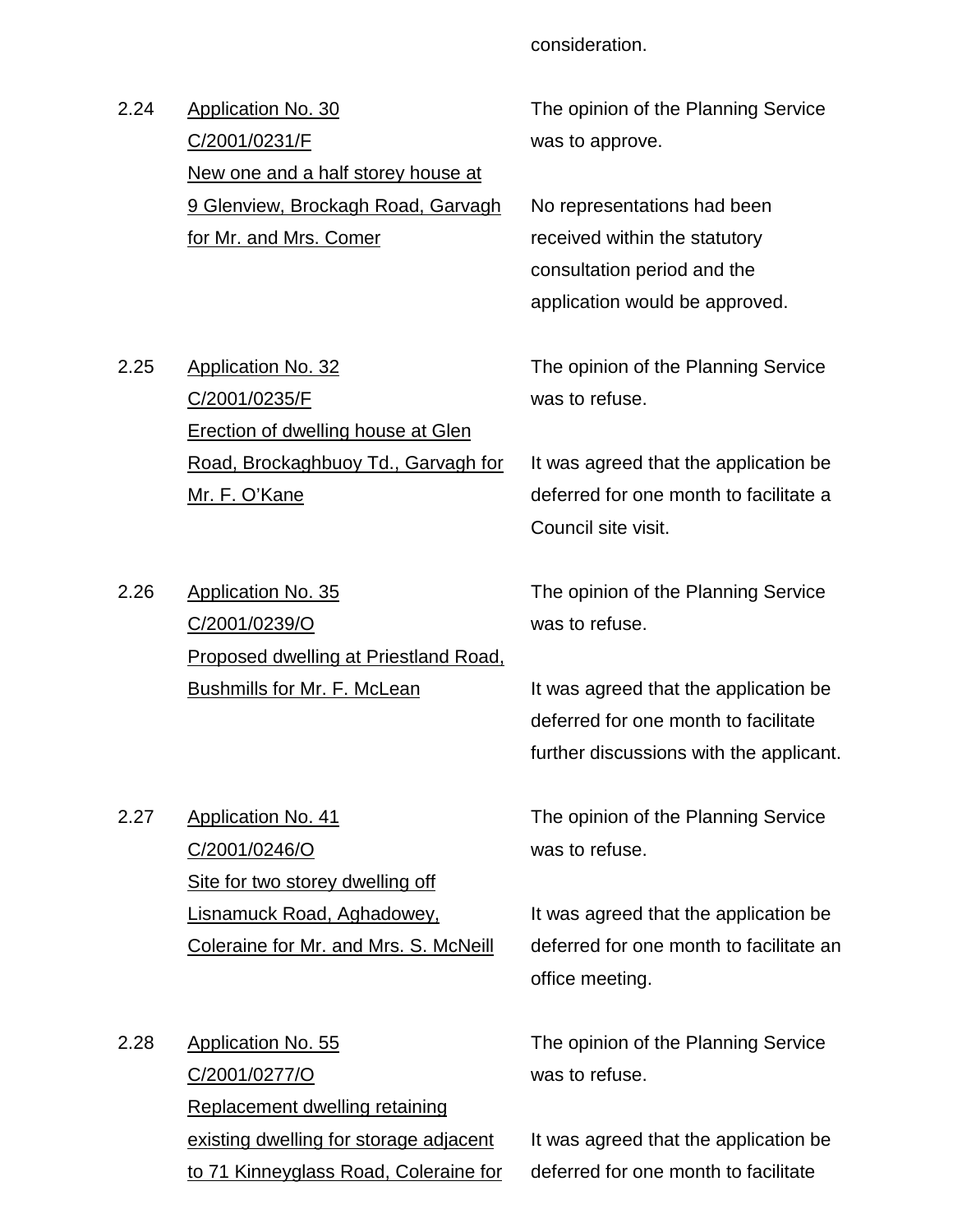2.29 Application No. 57 C/2001/0279/F Dwelling house at 60 Main Street, Castlerock for Mr. M. L. Shaw

Mr. J. I. Tannahill **Example 20** further discussions with the applicant.

The opinion of the Planning Service was to refuse.

It was agreed that the application be deferred for one month to facilitate further discussions with the applicant.

The opinion of the Planning Service was to refuse.

It was agreed that the application be deferred for one month to facilitate further discussions with the applicant.

The opinion of the Planning Service was to approve.

The Planning Officer was asked to check that all neighbours had been notified before issuing approval.

2.32 Application No. 68 C/2001/0297/F Proposed dwelling and detached garage at Glen Road, Garvagh for Dr. R. Mullan

The opinion of the Planning Service was to refuse.

It was agreed that the application be deferred for one month to facilitate an office meeting.

2.33 Application No. 70 C/2001/0300/F Proposed Housing Development – 43 no. dwellings at Ring Road, Coleraine for Mr. D. Heaney

The opinion of the Planning Service was to refuse.

It was agreed that the application be deferred for two weeks to facilitate further discussions with the applicant.

- 2.30 Application No. 64 C/2001/0290/F Proposed single storey dwelling to rear of No. 50 Coleraine Road, Garvagh for Abercorn Homes Ltd.
- 2.31 Application No. 67 C/2001/0296/O Site for dwelling at Gortfad Road, Garvagh for Mr. W. Donnell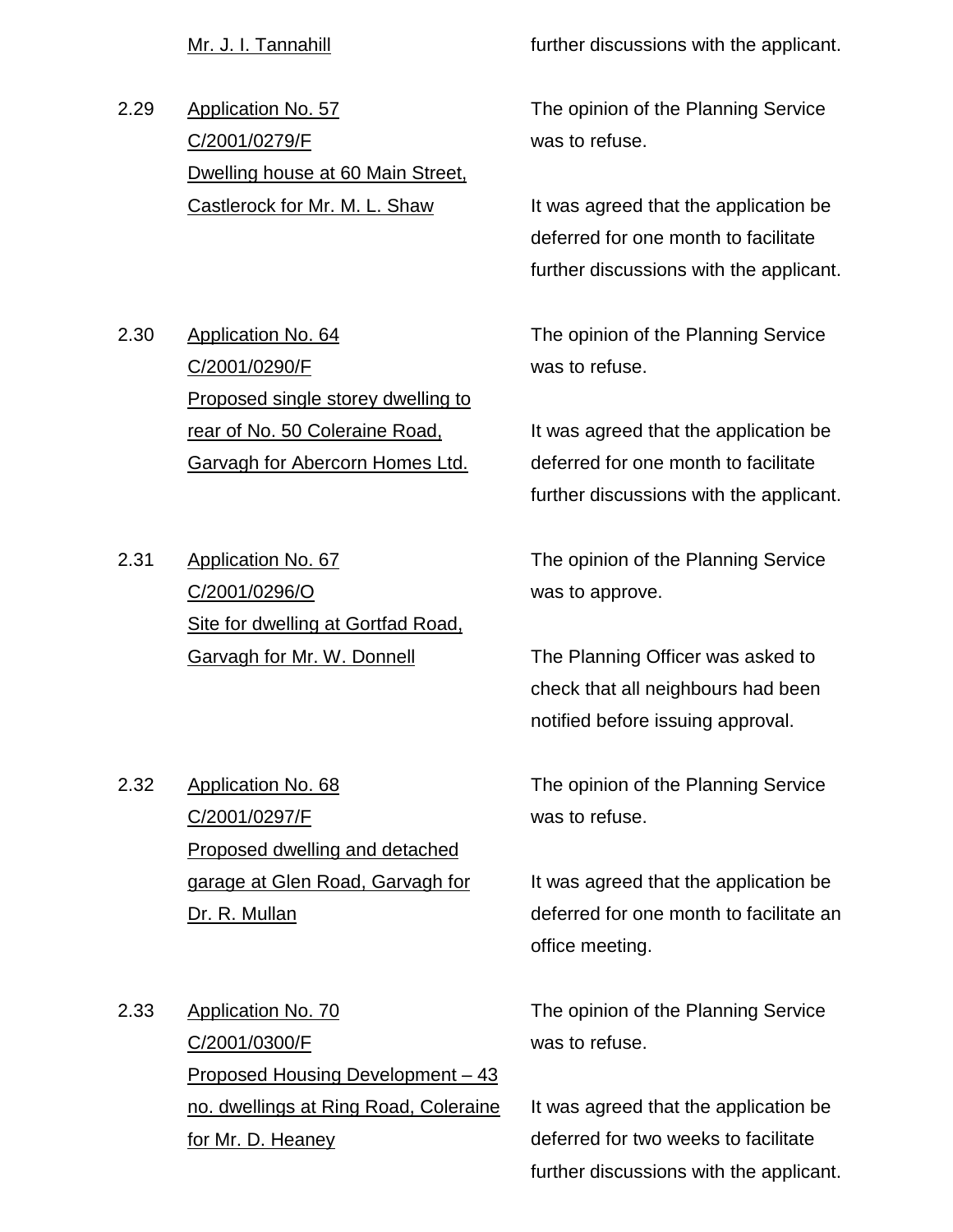If agreement could be reached the application would be approved otherwise the application would be refused.

The opinion of the Planning Service was to approve.

No further representations had been received within the statutory consultation period.

It was agreed that the application be deferred for one month to facilitate a Council site visit.

The opinion of the Planning Service was to approve.

No representations had been received within the statutory consultation period and the application would be approved.

The opinion of the Planning Service was to approve.

No representations had been received within the statutory consultation period and the application would be approved.

The opinion of the Planning Service was to approve.

2.34 Application No. 73

C/2001/0312/F Housing development incorporating 77 units (houses and apartments) and associated roads and sewers on land adjacent to Millstone Court, Lissadell Avenue, Portstewart for O'Kane & Devine Construction Ltd.

C/2001/0320/F Amendment of previous approval no. C/1998/0794 to 6 no. apartments and provision of an additional 3 no. apartments at Causeway Coast Hotel, Ballyreagh Road, Portrush for **M K Developments** 

- 2.36 Application No. 78 C/2001/0322/F Change of use from offices only to offices, training and workshop facilities for the N.L.C.C. at 1 Ballycastle Road, Coleraine for New Life Community Church
- 2.37 Application No. 79 C/2001/0323/F Single storey rear extension at

2.35 Application No. 76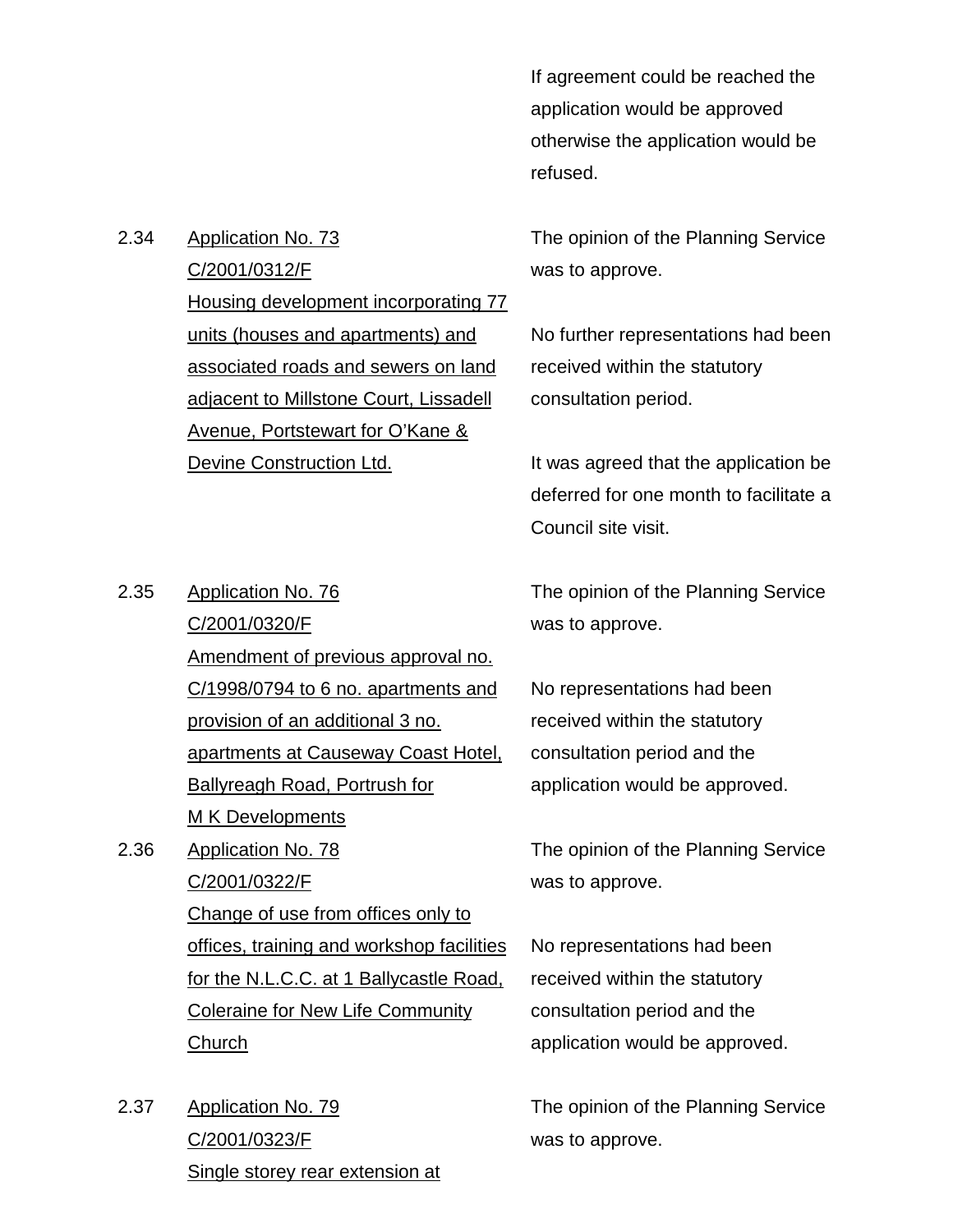19 Mountfield Drive, Coleraine for Mr. and Mrs. J. Ferguson

No representations had been received within the statutory consultation period and the application would be approved.

# **3.0 THANKS**

Mr. Robinson thanked members for their co-operation over the past four years.

# **4.0 APPEAL - KELVIN PROPERTIES LTD. ERECTION OF CLASS 1 UNIT, ASSOCIATED CAR PARKING, NEW ACCESS AND HARD AND SOFT LANDSCAPING AT RIVERSIDE REGIONAL CENTRE ON LAND BETWEEN CASTLEROE ROAD AND RIVERSIDE PARK, COLERAINE**

The Principal Administrative Officer reported that the above appeal had been lodged with the Planning Appeals Commission. The Hearing would be held at Coleraine Leisure Centre on  $30<sup>th</sup>$  May, 2001 at 10.30 a.m.

It was agreed that the Town Clerk and Chief Executive and Mr. P. Fleming, BDP Planning would represent Council at the appeal.

# **5.0 NORTHERN AREA PLAN 2016**

Read letter from Mr. I. McAllister, Development Plan Research, Planning Service Headquarters regarding arranging dates of meetings with members in their DEA groups to discuss the Northern Area Plan 2016.

It was agreed that meetings be arranged on the following dates:

| Wednesday, 16 <sup>th</sup> May, 2001 | $\sim 100$               | Central               | $\sim 100$ | Morning   |
|---------------------------------------|--------------------------|-----------------------|------------|-----------|
| Thursday, 17 <sup>th</sup> May, 2001  | $\sim 100$               | <b>Coleraine East</b> | $\sim 100$ | Morning   |
| Thursday, 17 <sup>th</sup> May, 2001  | $\sim 100$               | <b>Skerries</b>       | $\sim 100$ | Afternoon |
| Wednesday, 30 <sup>th</sup> May, 2001 | $\overline{\phantom{a}}$ | <b>Bann</b>           | $\sim 100$ | Morning   |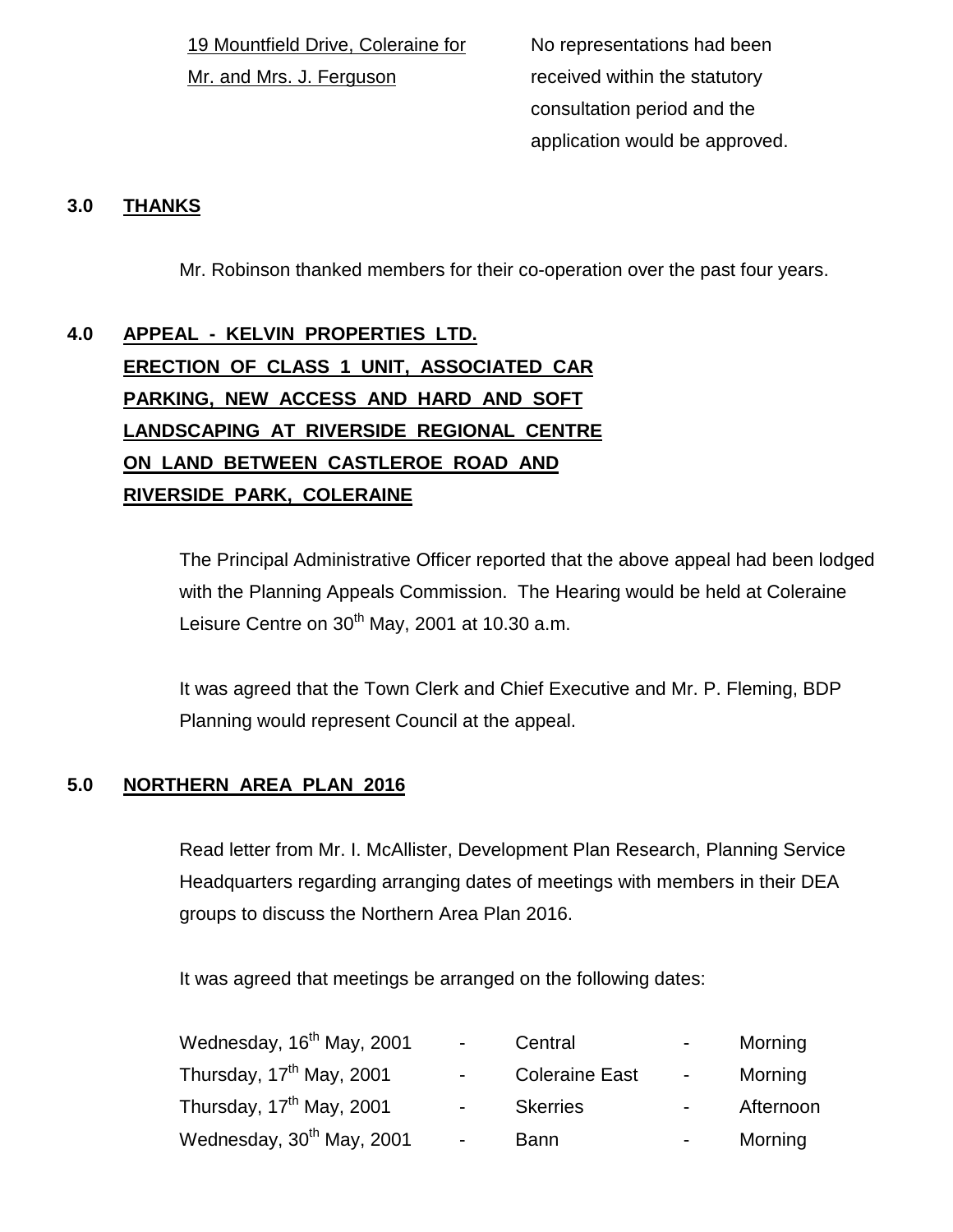# **6.0 PLANNING SERVICE MANAGEMENT BOARD REFERRAL - ALTERATIONS TO EXISTING APPROVAL C/99/0858 AT BAYVIEW HOTEL, BAYHEAD ROAD, PORTBALLINTRAE FOR PARACIN LTD - C/00/0929**

Read letter from the Planning Service regarding the above planning application which had been referred to the Management Board for consideration.

Following careful consideration of the application the Management Board had concluded that planning permission should be granted.

Noted.

# **7.0 JUNE MEETING**

Reported that it was proposed to hold the next meeting of the Planning Committee towards the end of June due to the Local Election.

Noted.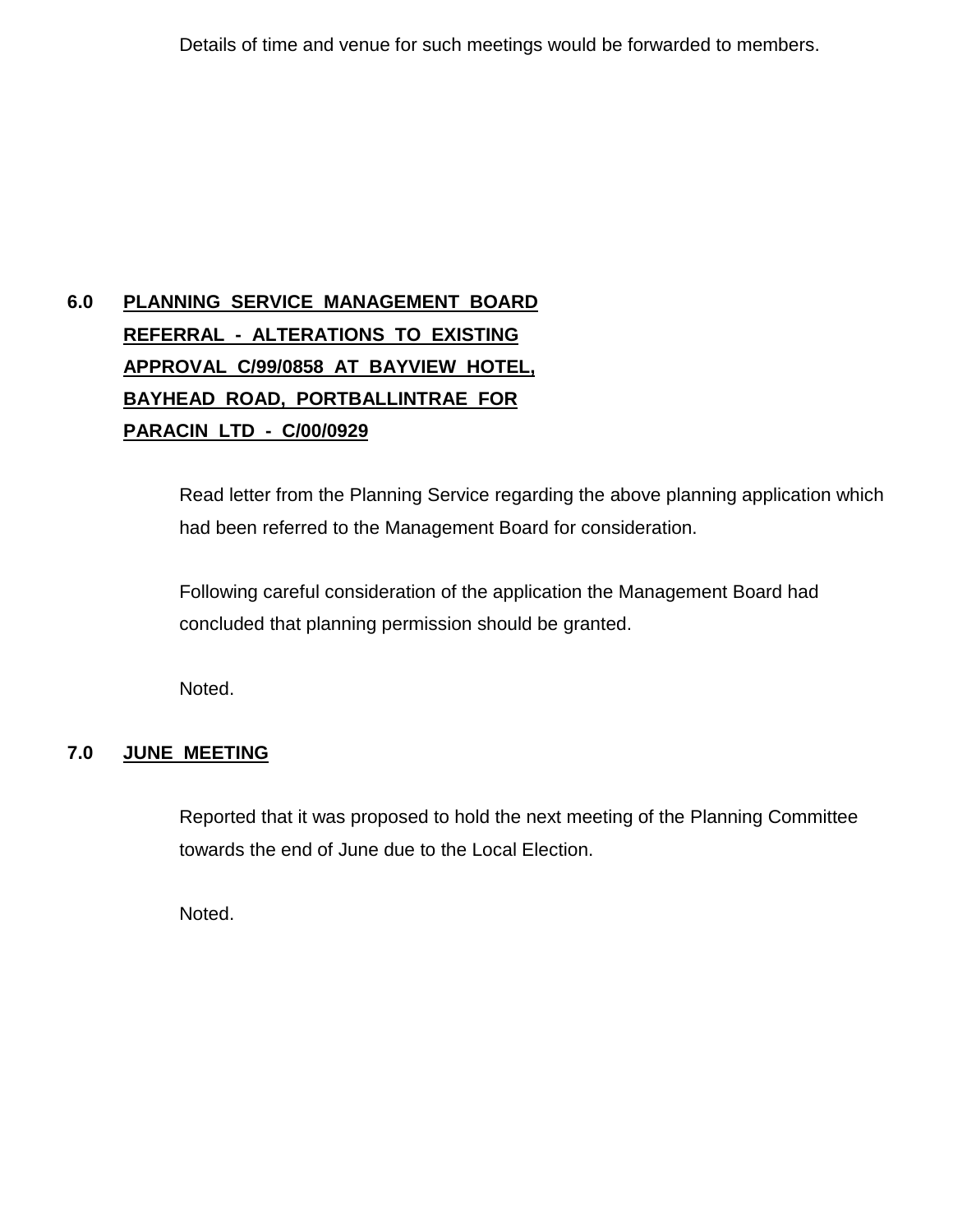# **POLICY AND DEVELOPMENT COMMITTEE**

**15th May, 2001.**

**Present:** Councillor D. D. Barbour, in the Chair

The Mayor, Councillor E. A. Johnston (Mrs.) (Items  $1.0 - 21.0$ )

The Deputy Mayor, Councillor B. E. Dempsey (Mrs.) (Items  $1.0 - 21.0$ )

#### Aldermen

C. S. Alexander (Ms.) W. J. Watt W. H. King

# **Councillors**

E. T. Black (Mrs.) D. McClarty R. S. Bolton (Items  $1.0 - 21.0$ ) (Items  $1.0 - 4.6$ ) G. L. McLaughlin J. M. Bradley R. A. McPherson (Items  $4.1 - 22.0$ ) W. Mathews O. M. Church (Mrs.) (Items  $1.0 - 21.0$ ) (Items  $1.0 - 20.0$ ) E. M. Mullan W. T. Creelman E. O'Hara (Items  $4.1 - 4.6$ ) (Items  $1.0 - 20.0$ ) J. J. Dallat R. D. Stewart N. F. Hillis (Items 4.1 – 22.0)

**Officers in** Attendance: Town Clerk and Chief Executive (Items 4.5 – 22.0), Director of Technical Services (Items 5.0 – 22.0), Director of Corporate Services, Head of Development

Services (Items  $1.0 - 4.6$ ),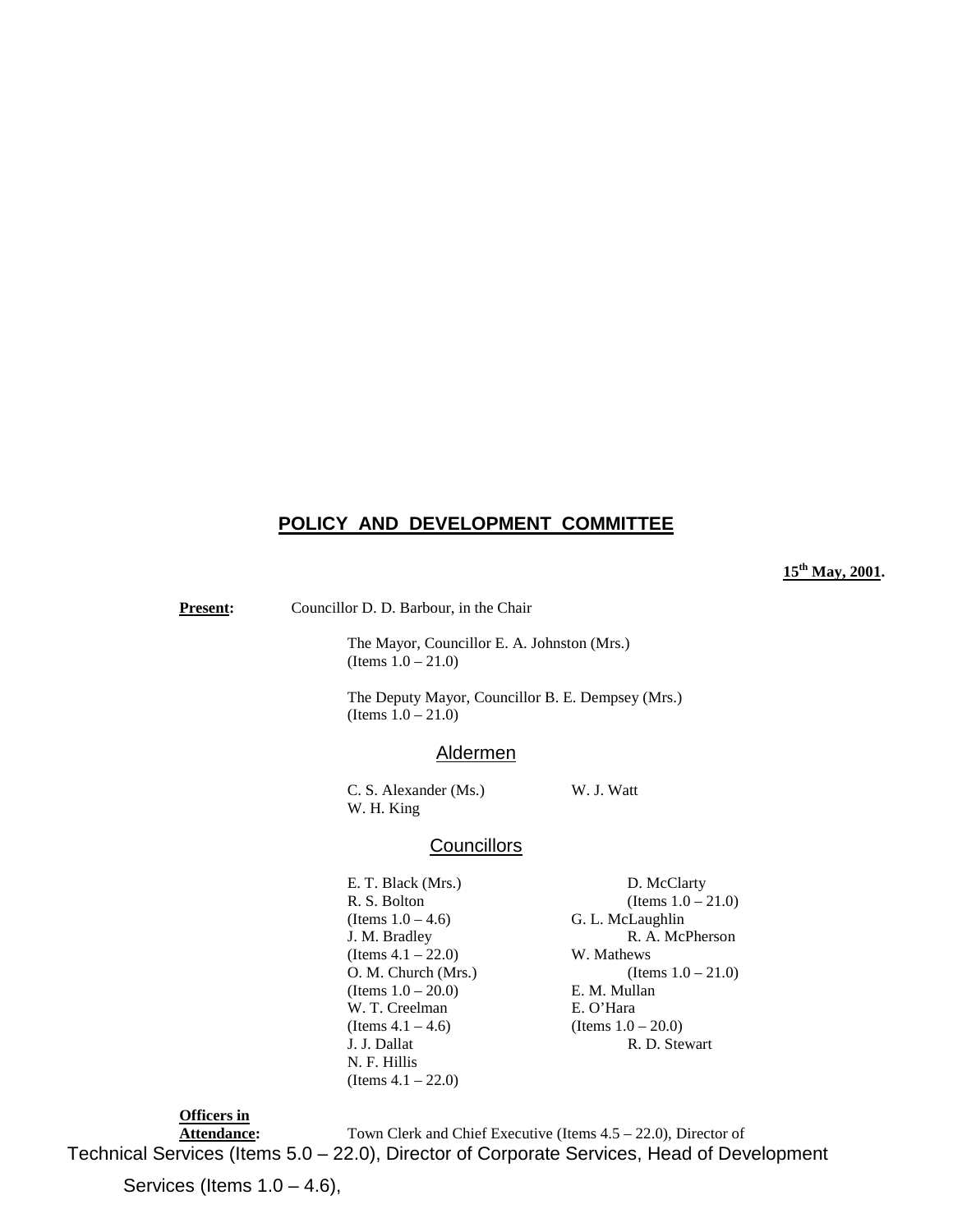|     |               | Tourism and Marketing Officer (Items $1.0 - 4.6$ ), Policy Development Officer,<br>Finance Officer (Items $1.0 - 5.5$ ), Principal Administrative Officer, Administrative<br>Officer and Administrative Assistants |
|-----|---------------|--------------------------------------------------------------------------------------------------------------------------------------------------------------------------------------------------------------------|
|     | Apologies:    | Aldermen Mrs. Armitage and McClure                                                                                                                                                                                 |
| 1.0 | <b>THANKS</b> |                                                                                                                                                                                                                    |
|     |               | As this was the last meeting of the Policy and                                                                                                                                                                     |
|     |               | Development Committee prior to the forthcoming                                                                                                                                                                     |
|     |               | local government elections, the Chairman thanked                                                                                                                                                                   |
|     |               | members for their co-operation during his period of                                                                                                                                                                |
|     |               | office.                                                                                                                                                                                                            |
|     |               |                                                                                                                                                                                                                    |

# **2.0 WELCOME**

The Chairman welcomed Mrs. K. Wallace, Administrative Assistant, to her first meeting of Committee.

# **3.0 CORPORATE SERVICES REPORT**

The Report of the Director of Corporate Services was considered (previously supplied).

Matters arising:

3.1 Loan Sanctions Recommended:

That borrowing approval be sought in respect of the undernoted capital expenditure:

£

(a) Portstewart Town Hall – Re-roofing 42,000

(b) Purchase of Refuse Collection Vehicle 92,000 (c) Purchase of Tipping Lorry 26,500

3.2 Accounts Committee noted that creditors' payments, as per lists circulated, had been issued as follows:

> Revenue A/C - £1,527,630.83 £ 291,932.07 Capital A/C - £ 188,788.31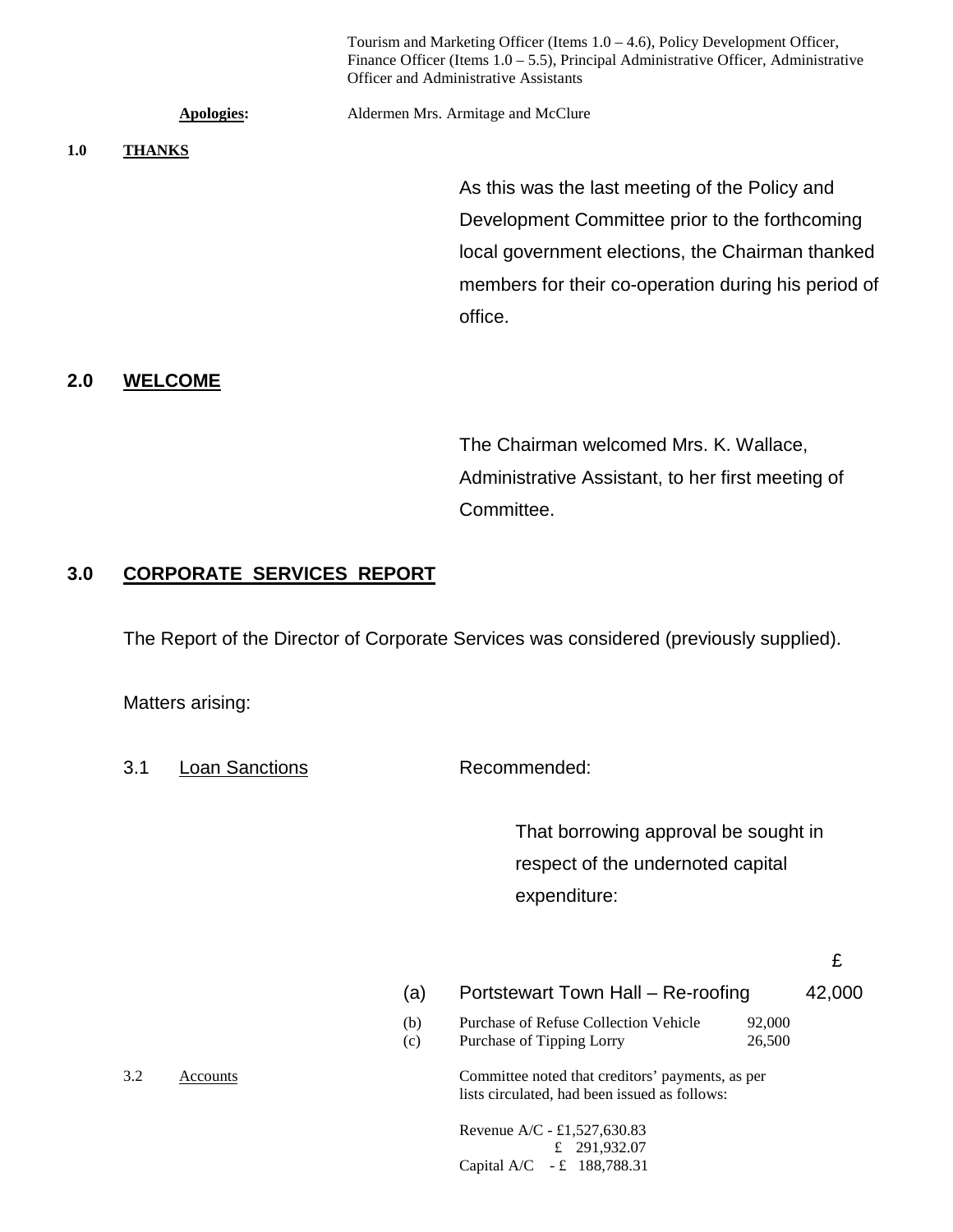|     | 3.3 | <b>Annual Report and</b><br>Accounts                                | Work had commenced on the preparation of<br>Council's Annual Report and Accounts for the year<br>ended 31 <sup>st</sup> March, 2001. These were to be<br>submitted to the Department of the Environment for<br>Northern Ireland by 31 <sup>st</sup> August, 2001, a month<br>earlier than last year. It was envisaged that<br>Council should meet the set deadline.                                                                                       |
|-----|-----|---------------------------------------------------------------------|-----------------------------------------------------------------------------------------------------------------------------------------------------------------------------------------------------------------------------------------------------------------------------------------------------------------------------------------------------------------------------------------------------------------------------------------------------------|
|     |     |                                                                     | Noted.                                                                                                                                                                                                                                                                                                                                                                                                                                                    |
|     | 3.4 | Review of Council's<br><b>Complaints Procedure</b>                  | Committee noted information, as detailed in the<br>report, regarding a review of Council's complaints<br>procedure. The official complaints form was currently being re-<br>designed to reflect current circumstances.                                                                                                                                                                                                                                    |
|     |     |                                                                     | It would be possible to submit a complaints form via Council's<br>website from late May 2001.                                                                                                                                                                                                                                                                                                                                                             |
| 4.0 |     | DEVELOPMENT SERVICES REPORT                                         |                                                                                                                                                                                                                                                                                                                                                                                                                                                           |
|     |     |                                                                     | The Report of the Head of Development Services was considered (previously supplied).                                                                                                                                                                                                                                                                                                                                                                      |
|     |     | Matters arising:                                                    |                                                                                                                                                                                                                                                                                                                                                                                                                                                           |
|     | 4.1 | Peace II Partnership<br>Guidelines - Joint<br><b>Position Paper</b> | Consideration was given to the joint position paper<br>(previously supplied) for the development of the<br>new Peace II Programme based on the Special EU<br>Programmes Body Guidelines.                                                                                                                                                                                                                                                                  |
|     |     |                                                                     | Committee noted that the guidelines indicated the need for Council,<br>in conjunction with the local Borough Partnership, to establish a<br>new partnership body for the delivery of Peace II Funds. This new<br>partnership had a very different remit to the former partnership.<br>The Borough Partnership had approved the joint position paper<br>outlining the new structure. The Head of Development Services<br>explained the proposed structure. |
|     |     |                                                                     | A full discussion ensued during which the Head of Development<br>Services answered members' questions on this topic.                                                                                                                                                                                                                                                                                                                                      |
|     |     |                                                                     | It was proposed by the Deputy Mayor, seconded by Alderman Watt<br>and recommended:                                                                                                                                                                                                                                                                                                                                                                        |
|     |     |                                                                     | That Council endorse the document and<br>proceed with consultations to create the new<br>partnership and develop a strategy within<br>the deadlines set by the Special EU<br>Programmes Body.                                                                                                                                                                                                                                                             |
|     |     |                                                                     | Concerns raised by members would be considered<br>as part of the open consultation process.                                                                                                                                                                                                                                                                                                                                                               |
|     | 4.2 | <b>INTERREG III Funding</b>                                         | Committee noted information, as detailed in the<br>report, regarding the CORE network discussions<br>with the Special EU Programmes Body (SEUPB)<br>and the Minister of Finance and Personnel<br>regarding involvement in INTERREG III<br>Funding.                                                                                                                                                                                                        |
|     |     |                                                                     | The eight Councils in the CORE network were being requested to<br>contribute £2,000 each towards the development of a broad strategy<br>and focus group meetings with Social Partners. It was likely that up<br>to 50% of this amount could be recouped under technical assistance.                                                                                                                                                                       |
|     |     |                                                                     |                                                                                                                                                                                                                                                                                                                                                                                                                                                           |

Council is recommended to contribute £2,000 to this project.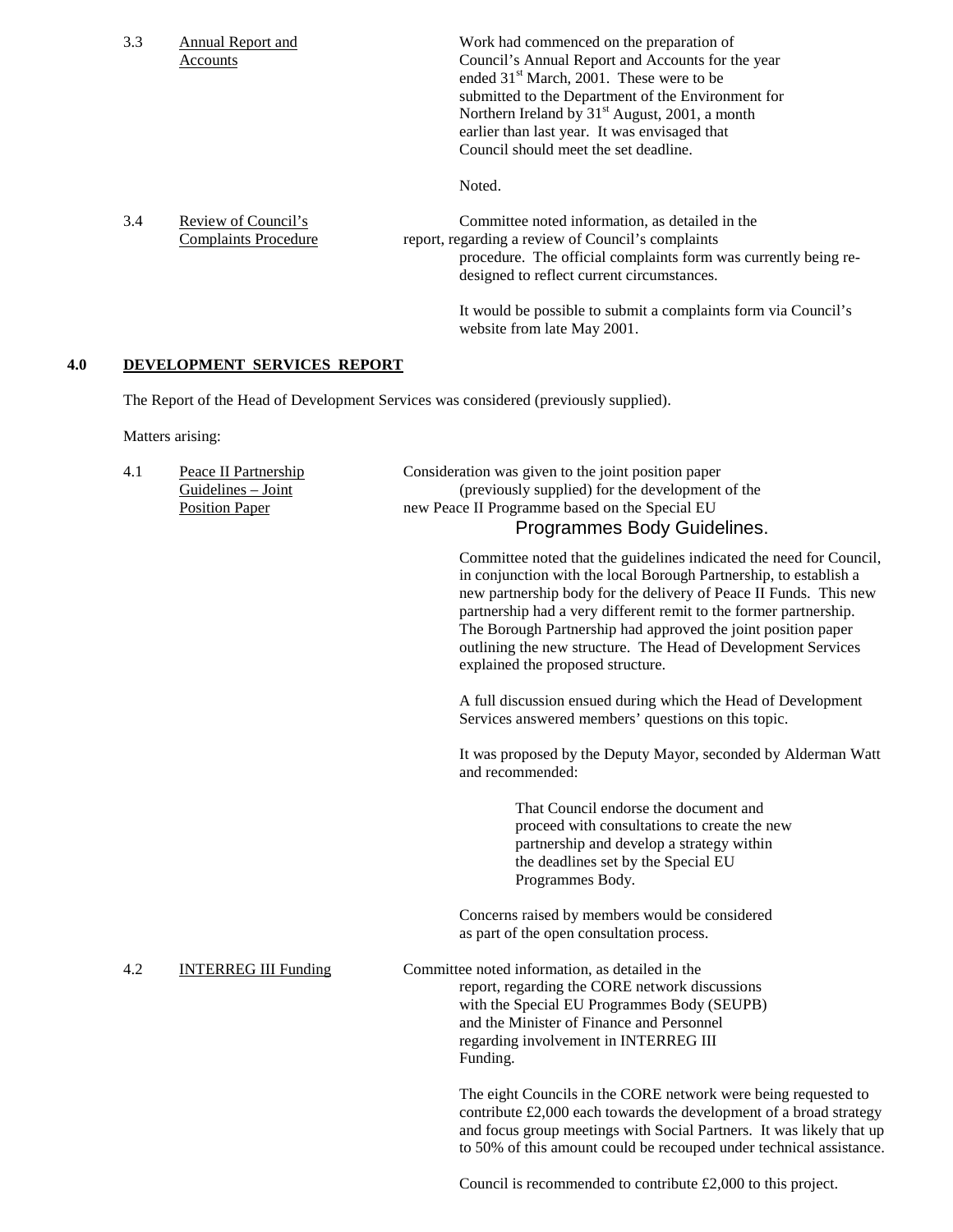| 4.3 | North West Fest -<br>$17^{th} - 19^{th}$ May, 2001 | The Tourism and Marketing Officer updated<br>Committee on the ongoing arrangements for the North West<br>Festival – $17th$ – $19th$ May, 2001. Members congratulated the<br>Tourism and Marketing Officer and Leisure Services Officer on<br>their work in the organisation of the event.              |
|-----|----------------------------------------------------|--------------------------------------------------------------------------------------------------------------------------------------------------------------------------------------------------------------------------------------------------------------------------------------------------------|
| 4.4 | Causeway Coast and<br>Antrim Glens Ltd.            | A request for Council's contribution towards the<br>activity of the Causeway Coast and Antrim Glens<br>Ltd. had been received.<br>Council is recommended to contribute £25,000 to Causeway Coast<br>and Glens Ltd. for 2001/02.                                                                        |
|     |                                                    | The Tourism and Marketing Officer answered various members'<br>questions on tourism marketing matters.                                                                                                                                                                                                 |
| 4.5 | Causeway Initiative<br>Conference                  | The Causeway Initiative had arranged a<br>conference entitled "Working Together to Promote<br>Sustainable Tourism" on $14^{\text{th}}/15^{\text{th}}$ June, 2001 at the Radisson Roe<br>Hotel, Limavady. Two places had been reserved for each local<br>authority involved in the Causeway Initiative. |
|     |                                                    | Recommended:                                                                                                                                                                                                                                                                                           |
|     |                                                    | That the Chairman and Vice Chairman<br>attend the conference.                                                                                                                                                                                                                                          |
| 4.6 | <b>Head of Development</b><br>Services             | The Head of Development Services advised<br>Committee that he would be leaving Council's<br>employment on 31 <sup>st</sup> August, 2001.                                                                                                                                                               |
|     |                                                    | The Chairman and members thanked Mr. Lestas for his service to<br>Council and extended best wishes for the future.                                                                                                                                                                                     |

# **5.0 LAND AND PROPERTY**

The Report of the Principal Administrative Officer on Land and Property was considered (previously supplied).

Matters arising:

| 5.1 | The Millennium Cycle/<br>Pedestrian Bridge                   | Roads Service had vested a small area of Council<br>land at Waterside, Coleraine for the Millennium<br>Cycle/Pedestrian Bridge.                                                                                                                                                                                                    |
|-----|--------------------------------------------------------------|------------------------------------------------------------------------------------------------------------------------------------------------------------------------------------------------------------------------------------------------------------------------------------------------------------------------------------|
|     |                                                              | The Valuation and Lands Agency had recommended that Council<br>accept £2,000 for compensation arising out of the vesting.                                                                                                                                                                                                          |
|     |                                                              | Council is recommended to agree.                                                                                                                                                                                                                                                                                                   |
| 5.2 | Area of Land at Creamery<br>Road, Ballyrashane,<br>Coleraine | In January 2000 Council had declared a small area<br>of land at Ballyrashane surplus to requirements.<br>As a result of public advertisement only one offer<br>was received to purchase the land. The offer from Coronation and<br>Sports Club was unacceptable. The Club had recently offered to<br>purchase the land for £5,000. |
|     |                                                              | Council is recommended to accept this offer.                                                                                                                                                                                                                                                                                       |
| 5.3 | East Strand Car Park,<br>Portrush                            | The owners of 79A and 79B Causeway Street,<br>Portrush wished to develop their site and had<br>requested Council to grant them vehicular access to their site from<br>East Strand Car Park, Portrush.                                                                                                                              |
|     |                                                              | Council is recommended to defer any decision until the<br>development potential of the site has been established.                                                                                                                                                                                                                  |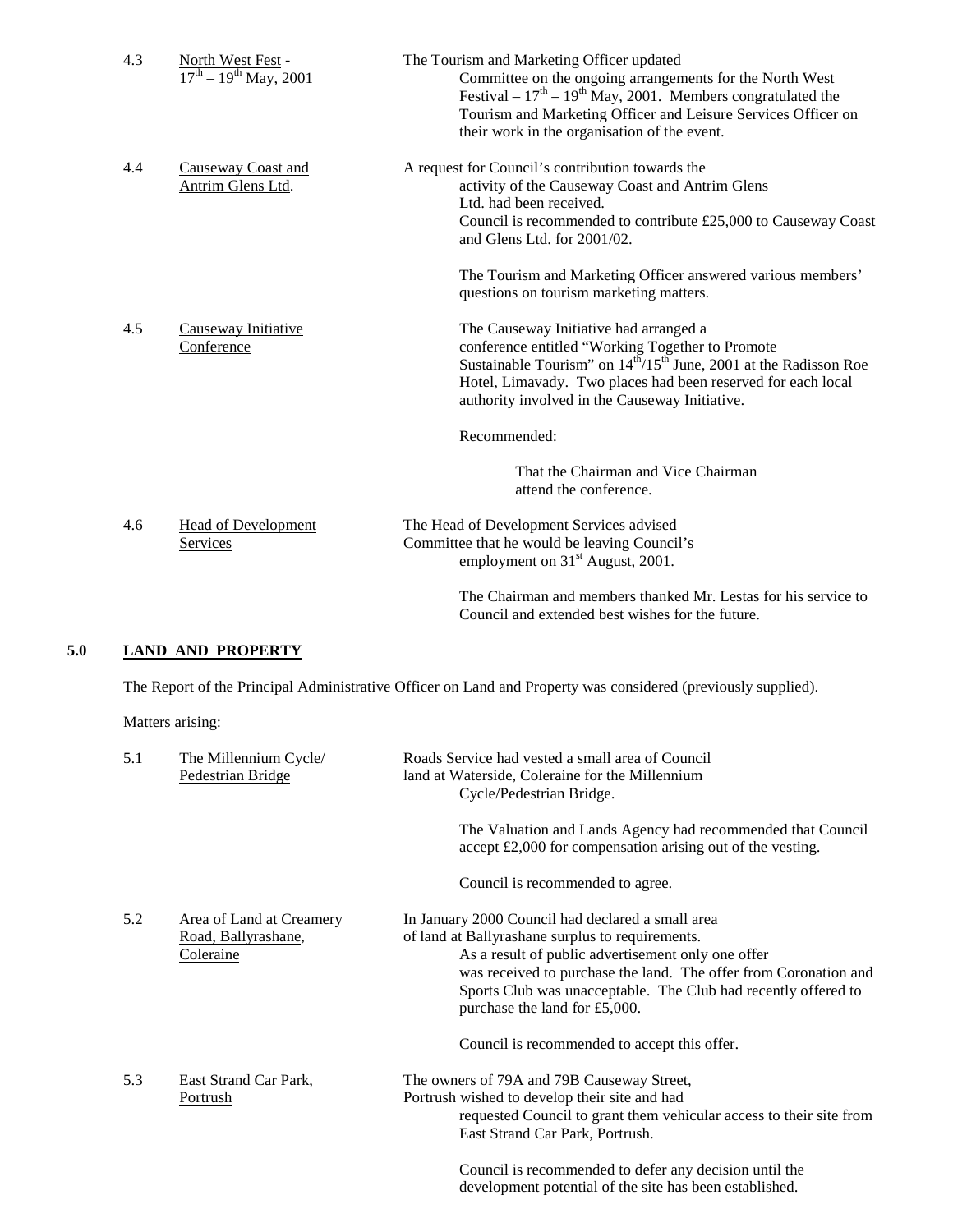5.4 Letterloan Landfill Site Council had leased land at Letterloan from the

Anderson family since September 1980 for use as a landfill site. The site covered some 38 acres and was in operation until the Craigahulliar landfill site had opened in 1997.

The current lease was for a 3 year period from September 2000 at an annual rent of £9,500 per annum. The lease required the area, on completion, to be left suitable for grazing. Closure plans for the site, as detailed in the report, which were required by the Department had now been finalised. This would entail considerably more work than as specified in the lease.

Preliminary negotiations with the Anderson Estate indicated that the site could be purchased for around £140,000 rather than continuing to lease the land for a further twenty year period.

Following discussion it was proposed by Alderman Watt and seconded by Councillor Mathews:

> That Council agree, in principle, to purchase the site from the Anderson Estate, subject to agreement on price.

On a request for a recorded vote, the proposal was put to the meeting and the members voted thus:

| For: | The Mayor and Deputy Mayor       |
|------|----------------------------------|
|      | Aldermen King and Watt           |
|      | Councillors Barbour, Mrs. Black, |
|      | Bradley, Mrs. Church, Hillis,    |
|      | McClarty, McPherson, Mathews,    |
|      | O'Hara and Stewart (14)          |
|      |                                  |
|      | <b>PERSONAL PROPERTY</b>         |

**Against:** Alderman Ms. Alexander Councillors Dallat, McLaughlin and Mullan (4)

The proposal was, therefore, carried by fourteen votes to four. 5.5 Shop Unit, The South Pier, Brankin Estates, who were handling the letting of Portrush (Teas and Ices) this shop unit, had advised that they had received one offer.

> Mrs. S. Fullerton, c/o Savoy Café, Eglinton Street, Portrush had offered to rent the unit for a 3 year period at an annual rent of £2,200.

Council is recommended to accept this offer subject to the completion of the usual legal formalities.

# **6.0 BEST VALUE STEERING/WORKING GROUP - MINUTES OF MEETING OF 5TH APRIL, 2001**

Consideration was given to the Minutes of the Best Value Steering/Working Group of 5<sup>th</sup> April, 2001 (previously supplied) and the contents noted.

#### **7.0 THE DIRECTOR GENERAL OF ELECTRICITY SUPPLY (N.I.) - ELECTRICITY MARKET OPENING THE TIME TO WIN - CONSULTATION PAPER**

Consideration was given to a consultation paper (previously supplied) issued by the Director General of Electricity Supply (N.I.) on issues associated with further electricity market opening.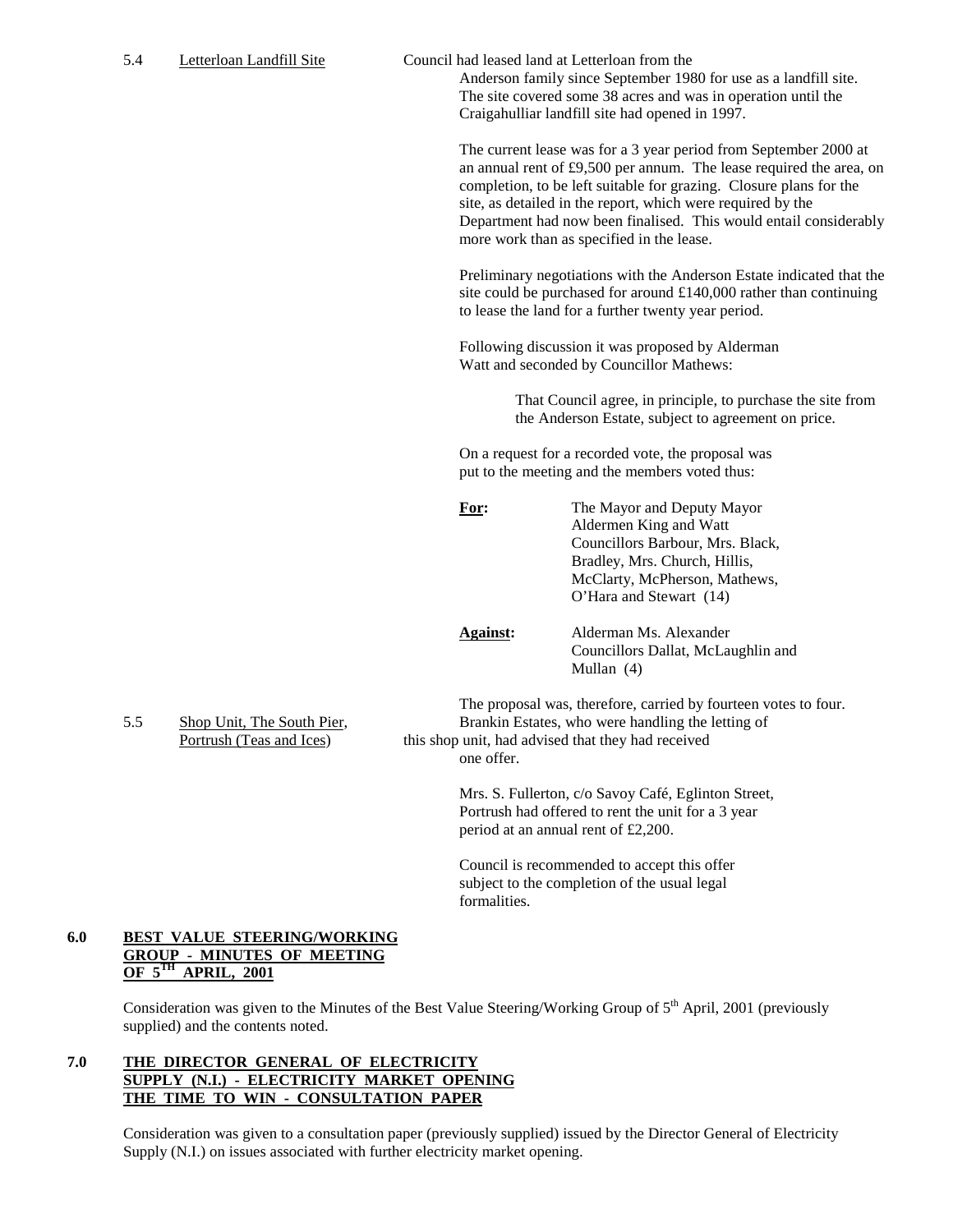Council is recommended to support the recommendations, as detailed in the report, to facilitate Northern Ireland moving quickly to a fully competitive market in electricity generation and supply which would produce lower prices.

# **8.0 DEPARTMENT OF HEALTH, SOCIAL SERVICES AND PUBLIC SAFETY - BEST PRACTICE/ BEST CARE**

Consideration was given to a consultation paper (previously supplied) issued by the Department of Health, Social Services and Public Safety entitled "Best Practice/Best Care".

Following discussion it was agreed that members forward any comments on the proposals to the Town Clerk and Chief Executive who would formulate a corporate response to the Department.

# **9.0 DEPARTMENT OF EDUCATION - A COMMON FUNDING FORMULA FOR GRANT-AIDED SCHOOLS - EXECUTIVE SUMMARY**

Consideration was given to the executive summary (previously supplied) of a consultation paper issued by the Department of Education on "A Common Funding Formula for Grant-Aided Schools".

Following discussion it was agreed that members forward any comments on the proposals to the Town Clerk and Chief Executive who would formulate a corporate response to the Department.

### **10.0 EQUALITY SCHEME PROPOSED IMPACT ASSESSMENT PROGRAMME**

Consideration was given to the Town Clerk and Chief Executive's report (previously supplied) on the Proposed Equality Impact Assessment Programme for the four years from 2001 – 2005.

Council's Equality Working Group had considered the programme, as detailed in the report. This had been compiled from the results of the screening process and subsequent consultation and was recommended by the Group for adoption by Council.

Following discussion it was proposed by Councillor Bradley and seconded by the Deputy Mayor:

That Council be recommended to adopt the Proposed Impact Assessment Programme.

On being put to the meeting, the proposal was carried by thirteen votes to three.

#### **11.0 COMMITTEE STRUCTURE/TIMETABLE**

Consideration was given to the Town Clerk and Chief Executive's report (previously supplied) on Committee Structure/Timetable.

Matters arising:

| 11.1 | <b>Meeting Dates</b>        | Recommended:                                                                                                                                                                                |
|------|-----------------------------|---------------------------------------------------------------------------------------------------------------------------------------------------------------------------------------------|
|      |                             | That the first meeting of the new Council<br>be held on Monday, 18 <sup>th</sup> June, 2001 at<br>7.30 p.m.                                                                                 |
|      |                             | Council is also recommended to combine a<br>Planning Committee with a meeting of Council on 26 <sup>th</sup> June, 2001<br>to clear up all urgent business prior to the normal July recess. |
| 11.2 | <b>Committee Structures</b> | Consideration was given to possible options for<br>Council's Committee structure, as detailed in the<br>report.                                                                             |
|      |                             | Following discussion it was agreed that the Town Clerk and Chief<br>Executive present a report on this topic to the new Council.                                                            |
| 11.3 | Training                    | It was noted that induction training for new<br>members would commence almost immediately.                                                                                                  |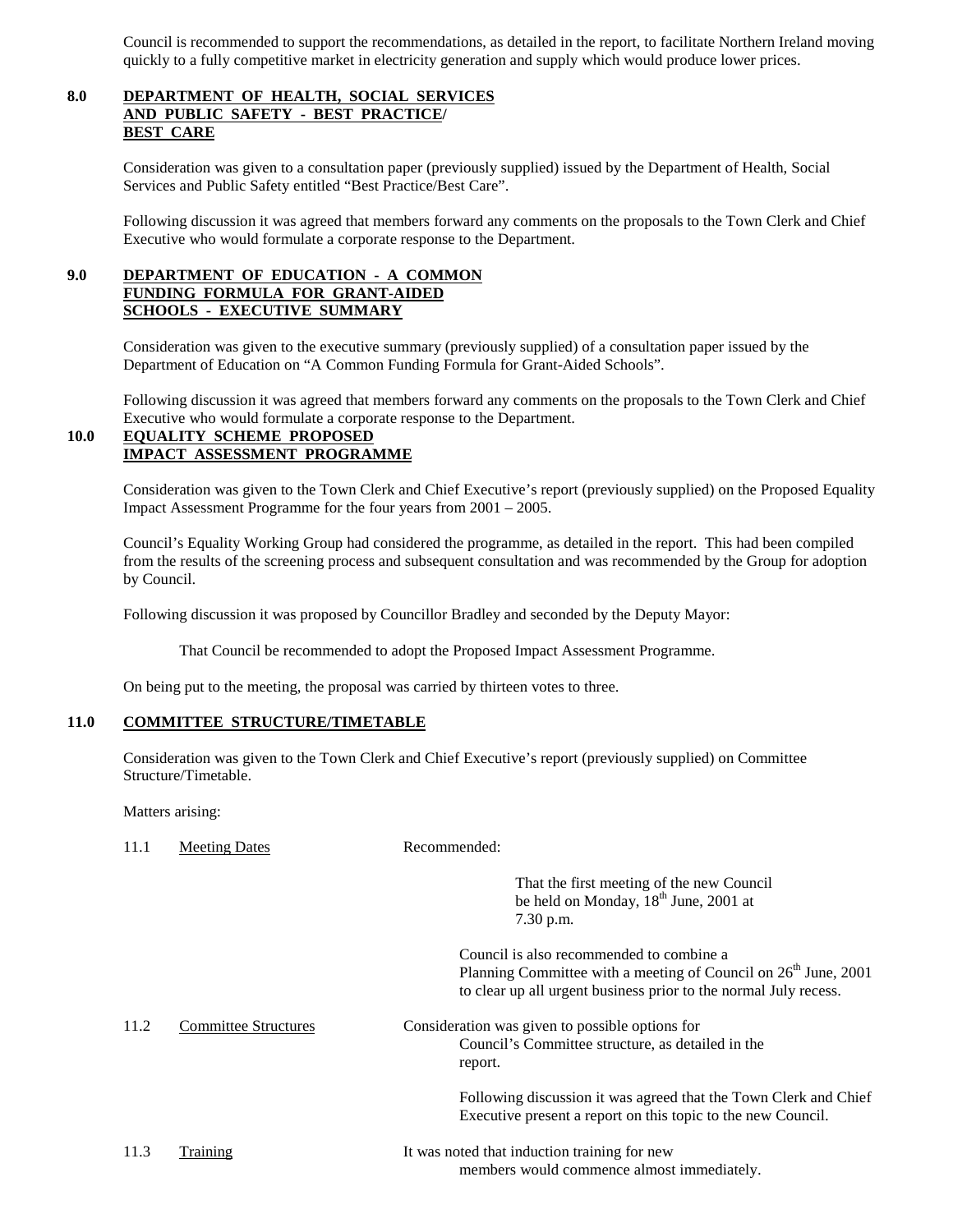A comprehensive programme of training and familiarisation was being planned for the five months August – December 2001. To cover all the topics involved, it was likely that much of this training would be during the day.

#### **12.0 OFF-STREET CAR PARKS**

Read letter from the Acting Divisional Roads Manager advising that the tariff in the Long Commons Car Park, Coleraine was being changed from TL3 (30p/hour) to TS3 (30p/3 hours) in order to try to increase its use and relieve pressure on The Mall and Abbey Street Car Parks. No other changes were proposed to tariffs in the Borough. The current charges would be maintained for at least the next year.

Noted.

#### **13.0 45MPH SPEED RESTRICTION FOR LEARNER DRIVERS**

Read letter from the Road Safety Branch of the Department of the Environment advising of the outcome of the recent consultation on the proposal to remove the 45mph speed restriction on learner ('L') drivers. This was to facilitate training and testing at speeds over 45mph within normal speed limits.

The Department had decided to proceed with the change to the current legislation necessary to effect the removal of the restriction as soon as possible. The Department also intended to review the 'R' driver scheme and carry out a public consultation on its proposals.

Noted.

#### **14.0 DEPARTMENT FOR REGIONAL DEVELOPMENT - A2 LIMAVADY BYPASS**

Read letter from the Minister for Regional Development advising Council that funding had been secured for the A2 Limavady Bypass scheme. The scheme would now be progressed into the construction programme. It was anticipated that work on the ground for the £10m project would commence in early 2002 and take 18 months to complete.

Noted.

#### **15.0 THE LAW REFORM ADVISORY COMMITTEE FOR NORTHERN IRELAND**

Tabled:

Eleventh Annual Report 2000.

#### **16.0 HEALTH AND SAFETY EXECUTIVE - N.I.**

Tabled:

Operating Plan 2001/2002.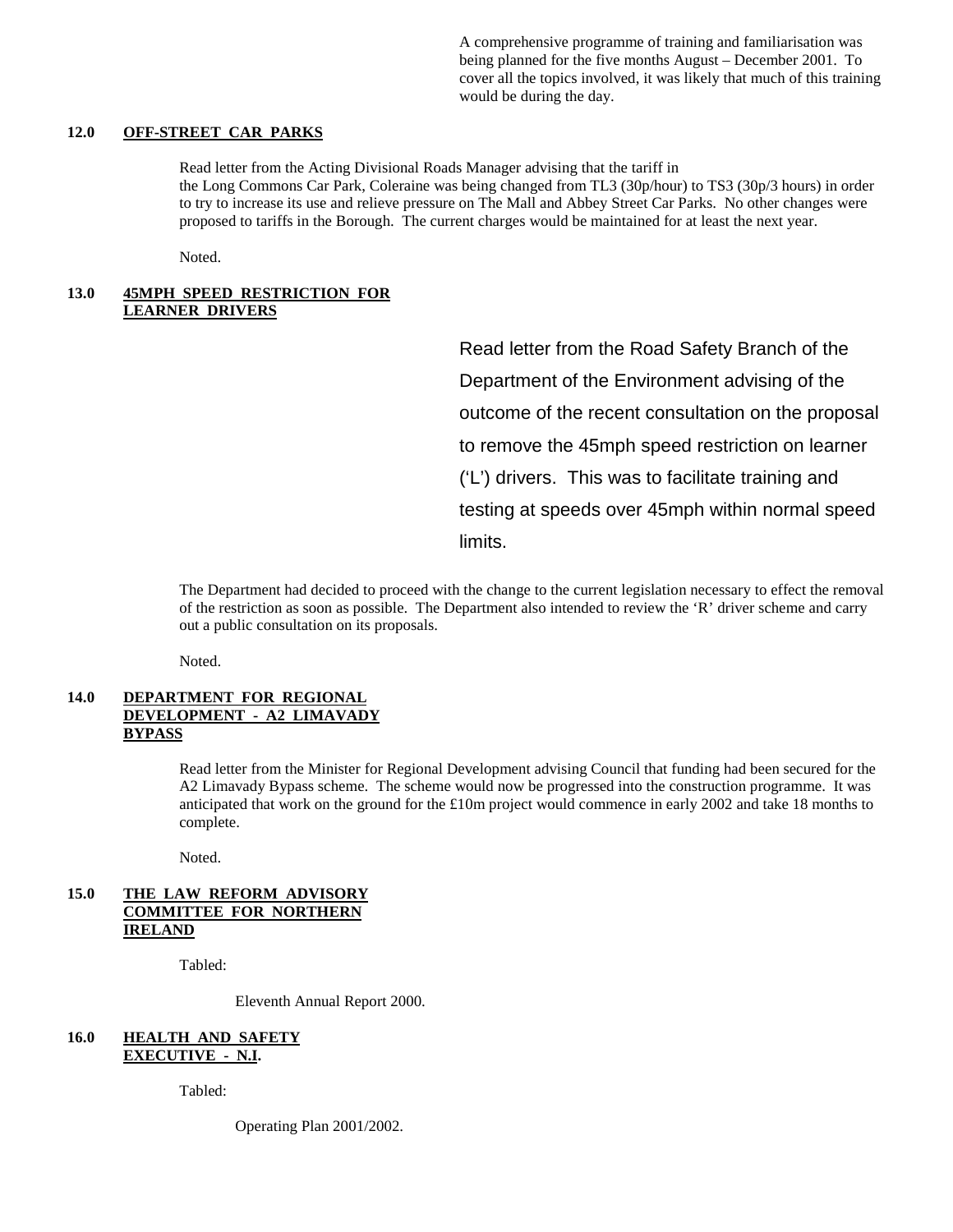#### **17.0 OPENING OF MILLENNIUM BRIDGE, COLERAINE**

Reported that the official opening of the Millennium Bridge had been arranged for Monday,  $21<sup>st</sup>$  May, 2001.

Members would be receiving invitations from Roads Service to attend this event.

Noted.

#### **18.0 COUNCIL'S PERFORMANCE IMPROVEMENT PLAN - MARCH 2001**

It was noted that this topic would be considered at the Council meeting on  $22<sup>nd</sup>$  May, 2001.

#### **19.0 CIVIC OFFICES STEERING GROUP**

The Town Clerk and Chief Executive reported that the Civic Offices Steering Group had met over the past three year period and during this time the Director of Technical Services and Senior Environmental Health Officer had been involved in considerable additional work on the delivery of this major project.

In recognition of the additional workload over this sustained period, it was recommended that Council grant an honorarium of £1,000 each to the Director of Technical Services and Senior Environmental Health Officer.

It was proposed by Alderman Ms. Alexander, seconded by Alderman Watt and recommended:

That Council agree to grant an honorarium of  $\pounds$ 1,000 each to the Director of Technical Services and Senior Environmental Health Officer.

Members expressed their appreciation of the Town Clerk and Chief Executive's work in connection with the Civic Offices Project.

#### **20.0 CHAIRS - COUNCIL CHAMBER PUBLIC GALLERY**

Reference was made to the possibility of changing the chairs currently provided in the Council Chamber Public Gallery.

The Town Clerk and Chief Executive agreed to consider this matter.

#### **21.0 BUS PARKING - COLERAINE**

Reference was made to the difficulties encountered by tour buses parking in the vicinity of Coleraine Leisure Centre.

It was noted that a drop-off point for buses would be available at Lodge Road, Coleraine from the beginning of the summer.

#### **22.0 LEGAL COSTS - COLERAINE HARBOUR COMMISSIONERS' CASE**

Reference was made to the legal costs payable to Council's solicitors arising from the recent case regarding Council's right to nominate members of Coleraine Harbour Commission.

The Town Clerk and Chief Executive reminded Committee that no order for costs had been made by the High Court resulting in each party having to pay their own legal costs.